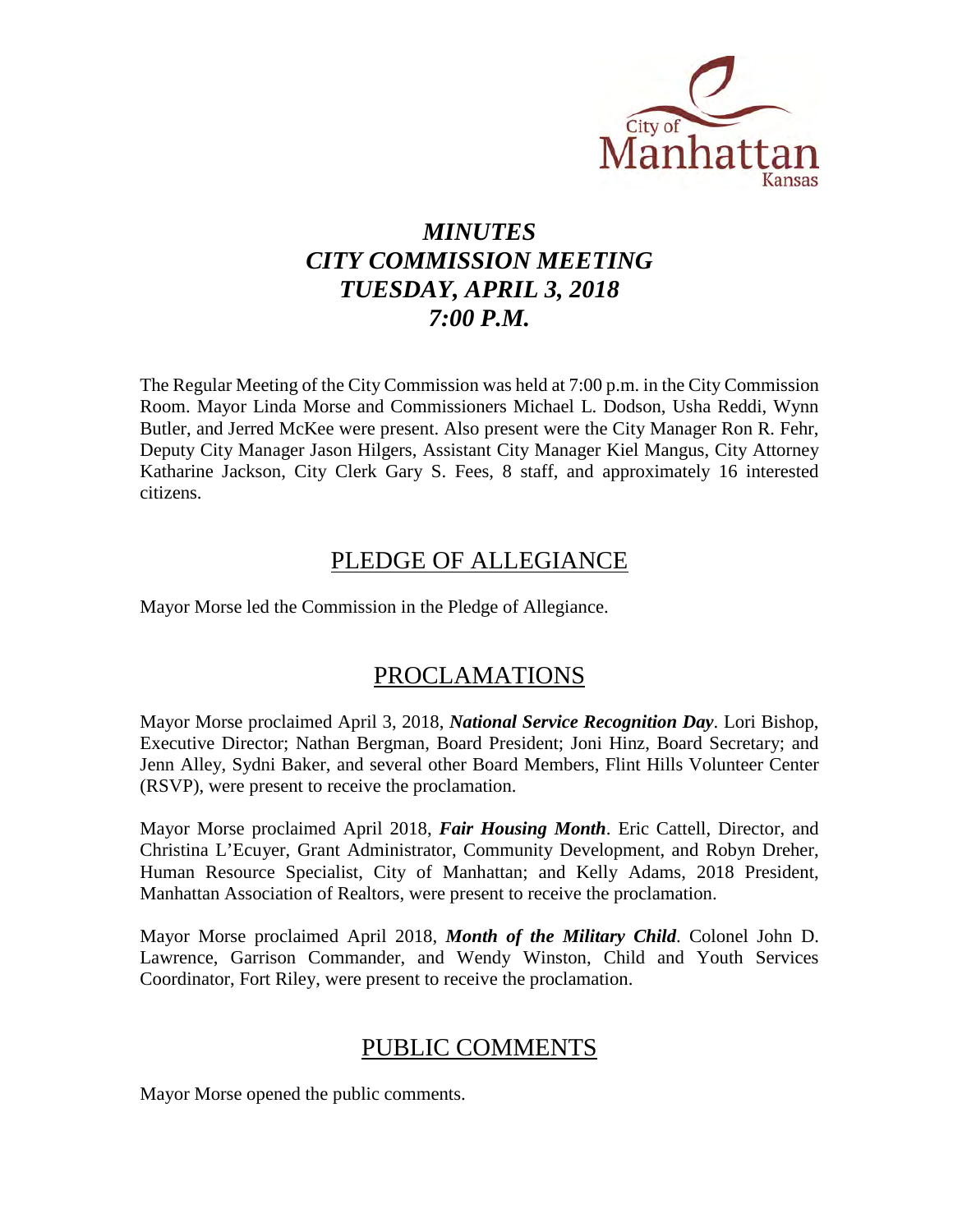**Minutes** City Commission Meeting April 3, 2018 Page 2

# PUBLIC COMMENTS *(CONTINUED)*

Hearing no comments, Mayor Morse closed the public comments.

# COMMISSIONER COMMENTS

Commissioner McKee stated that Saturday, April 7, 2018, is the Little Apple Pride Celebration from 12:00 Noon-4:00 p.m., in City Park.

Commissioner Butler informed the community that Johnny Kaw's birthday is May 10, 2018, and the Manhattan Area Chamber of Commerce will be sponsoring an event that day with activities and a giant birthday cake. He encouraged everyone to attend and stated that any proceeds received will help with the citizen group working on the Johnny Kaw plaza project.

Commissioner Reddi said K-State is having their Open House on Saturday, April 7, 2018, and encouraged everyone to attend and enjoy the talent, games and activities. She stated that Fort Riley is hosting an Ammunition Amnesty Day on April 5 and 6, 2018, for soldiers, civilians and family members, and provided locations on Post. She said that Spring Cleanup is April 2-6, 2018, in Manhattan and to check out the designated areas and dates on the City's website and social media.

Mayor Morse complimented the many partners and highlighted the activities during the Easter Family Fun Day held on Saturday, March 31, 2018.

Eddie Eastes, Director of Parks and Recreation, provided additional information on the Easter Family Fun Day activities and thanked the many volunteers and the partnership with the Lion's Club for the egg hunt.

Mayor Morse stated there would be a Little Apple Lit Fest on April 7, 2018, at the Manhattan Public Library and additional information on the literature readings event can be found on the Manhattan Public Library's website. She encouraged those interested to attend the Fair Housing Seminar on April 19, 2018, at the Fire Station Headquarters. She provided information on flood awareness and encouraged people to sign up for notifications on the Riley County website. She said the Parks and Recreation summer events are now open and available at City Hall or on the City's website. Finally, she highlighted and informed the community that April is Sexual Assault Awareness Month and Sexually Transmitted Infections Awareness Month.

Commissioner Dodson stated that in conjunction with the City's Spring Clean-up activities, there is also a Polish the Apple campaign that attempts to clean-up the city in Downtown, Aggieville and private residences during the month of April. He said the networking goal is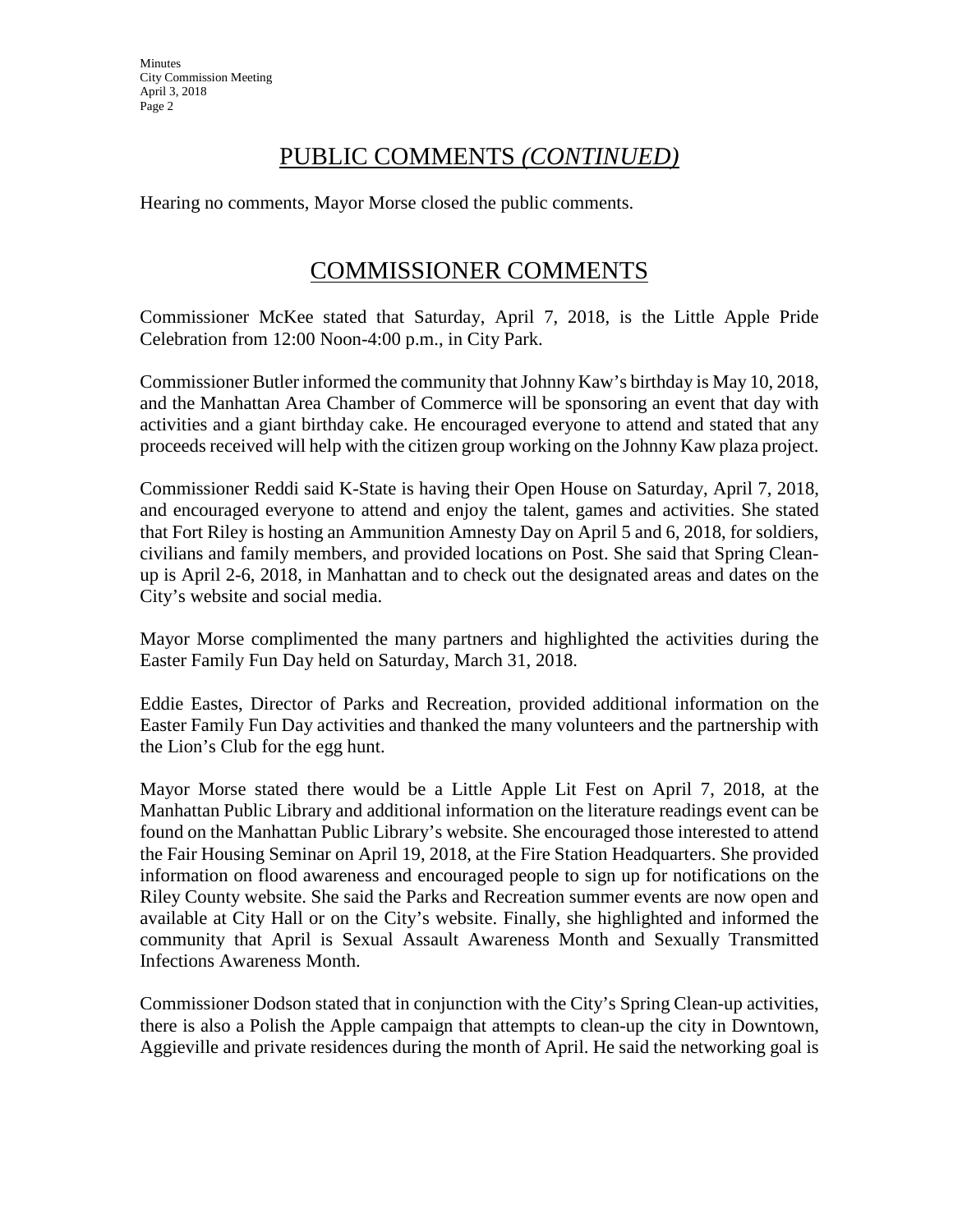# COMMISSIONER COMMENTS *(CONTINUED)*

to connect all the organizations in the city that already do great work to take care of people, to provide additional outreach and to offer neighbor-to-neighbor help. He congratulated Rod Harms for all his hard work on this effort and hoped efforts continue the throughout the year and build a network in Manhattan.

# CONSENT AGENDA

(\* denotes those items discussed)

#### **MINUTES**

The Commission approved the minutes of the Regular City Commission Meeting held Tuesday, March 20, 2018.

#### **CLAIMS REGISTER NOS. 2878 AND 2879**

The Commission approved Claims Register Nos. 2878 and 2879 authorizing and approving the payment of claims from March 14, 2018-March 27, 2018, in the amounts of \$65,536.84 and \$1,738,500.40, respectively.

#### **ORDINANCE NO. 7348 – ANNEX – HERITAGE SQUARE NORTH, UNIT TWO, RIVER TRACT**

The Commission approved Ordinance No. 7348 annexing the Heritage Square North, Unit Two, River Tract, an 8.45 acre tract of land, generally located to the north of US 24, based on conformance with the Manhattan Urban Area Comprehensive Plan, the Growth Vision, and the Capital Improvements Program, and based on the recommendation of the Planning Board.

#### **ORDINANCE NO. 7349 - REZONE - HERITAGE SQUARE NORTH, UNIT TWO, RIVER TRACT**

The Commission approved Ordinance No. 7349 rezoning the Heritage Square North, Unit Two, River Tract, an 8.45 acre tract of land, generally located to the north of US 24 from Pottawatomie County CH, Highway Commercial District, to C-5, Highway Service Commercial District, based on the findings in the Staff Report *(See Attachment No. 1)*, and the recommendation of the Manhattan Urban Area Planning Board Planning Board.

#### **FINAL PLAT - HERITAGE SQUARE NORTH, UNIT THREE**

The Commission accepted the easements and rights-of-way, as shown on the Final Plat of Heritage Square North, Unit Three, generally located on the north side of US 24 at South Port Drive, based on conformance with the Manhattan Urban Area Subdivision Regulations, with the one variation.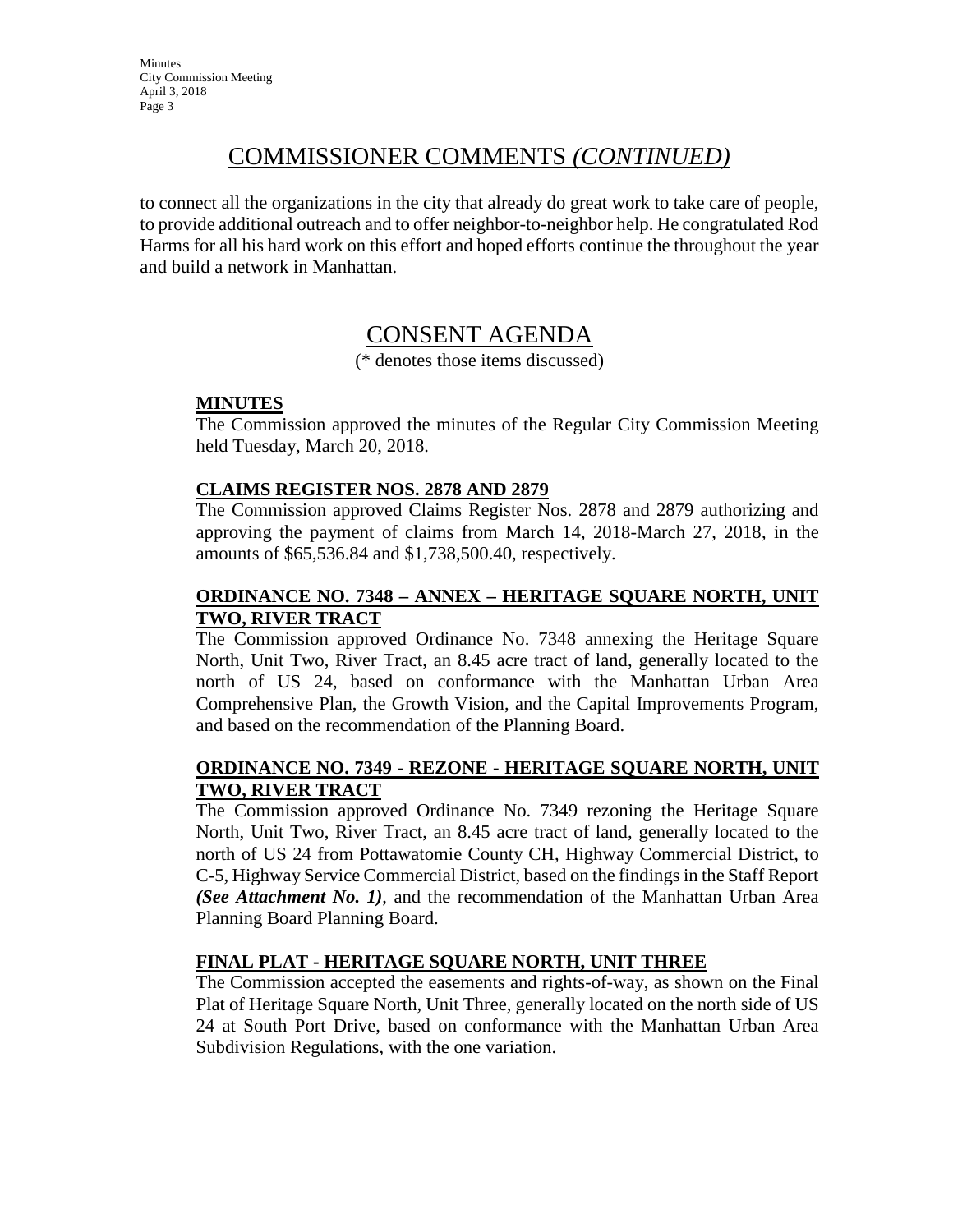# CONSENT AGENDA *(CONTINUED)*

#### **\* SUPPLEMENTAL AGREEMENT NO. 1 – FEDERAL FUND EXCHANGE PROGRAM**

Ron Fehr, City Manager, responded to questions from the Commission and provided clarification on the item.

The Commission authorized the Mayor and City Clerk to execute Supplemental Agreement No. 1 to Agreement No. 96-16 with the Kansas Department of Transportation (KDOT) for the Federal Fund Exchange Program which removes the ability to bank funds left over at the end of the year and reduces the exchange rate from 90% to 75% for location projects or projects that are not on the state highway system.

#### **CITY-STATE AGREEMENT – US 24/KIMBALL AVENUE IMPROVEMENTS (ST1716)**

The Commission authorized the Mayor and City Clerk to execute City-State Agreement No. 55-18 for the US 24/Kimball Avenue Geometrics Improvements project (ST1716).

#### **NEGOTIATE CONTRACT – PROFESSIONAL SERVICES – NORTHEAST COMMUNITY PARK IRRIGATION (CP1801, CIP #CP273P)**

The Commission accepted the Selection Committee's recommendation, and authorized City Administration to negotiate a professional services contract with Schwab-Eaton, P.A., of Manhattan, Kansas, for the Northeast Community Park Irrigation (CP1801, CIP #CP273P) to enhance the Northeast Community Park soccer fields and prepare standard irrigation details and specifications for use on future City projects (CP1801, CIP #CP273P).

#### **AWARD CONTRACT – WILSON POND MAINTENANCE PROJECT (SM1710)**

The Commission accepted the Engineer's Opinion of Probable Cost in the amount of \$60,431.00, and awarded and authorized the Mayor and City Clerk to execute a contract in the amount of \$40,502.25 with Double J Construction, of St. George, Kansas, for the Wilson Pond Maintenance Project (SM1710), to be paid from the Stormwater Fund.

#### **AWARD CONTRACT – 2018 WELL REHABILITATION PROJECT (WA1802)**

The Commission awarded and authorized the Mayor and City Clerk to execute a contract in the amount of \$37,980.00 with Sargent Drilling Company, of Salina, Kansas, for the 2018 Well Rehabilitation (WA1802) project to rehabilitate Well Nos. 22 and 24, to be paid from the Water Fund.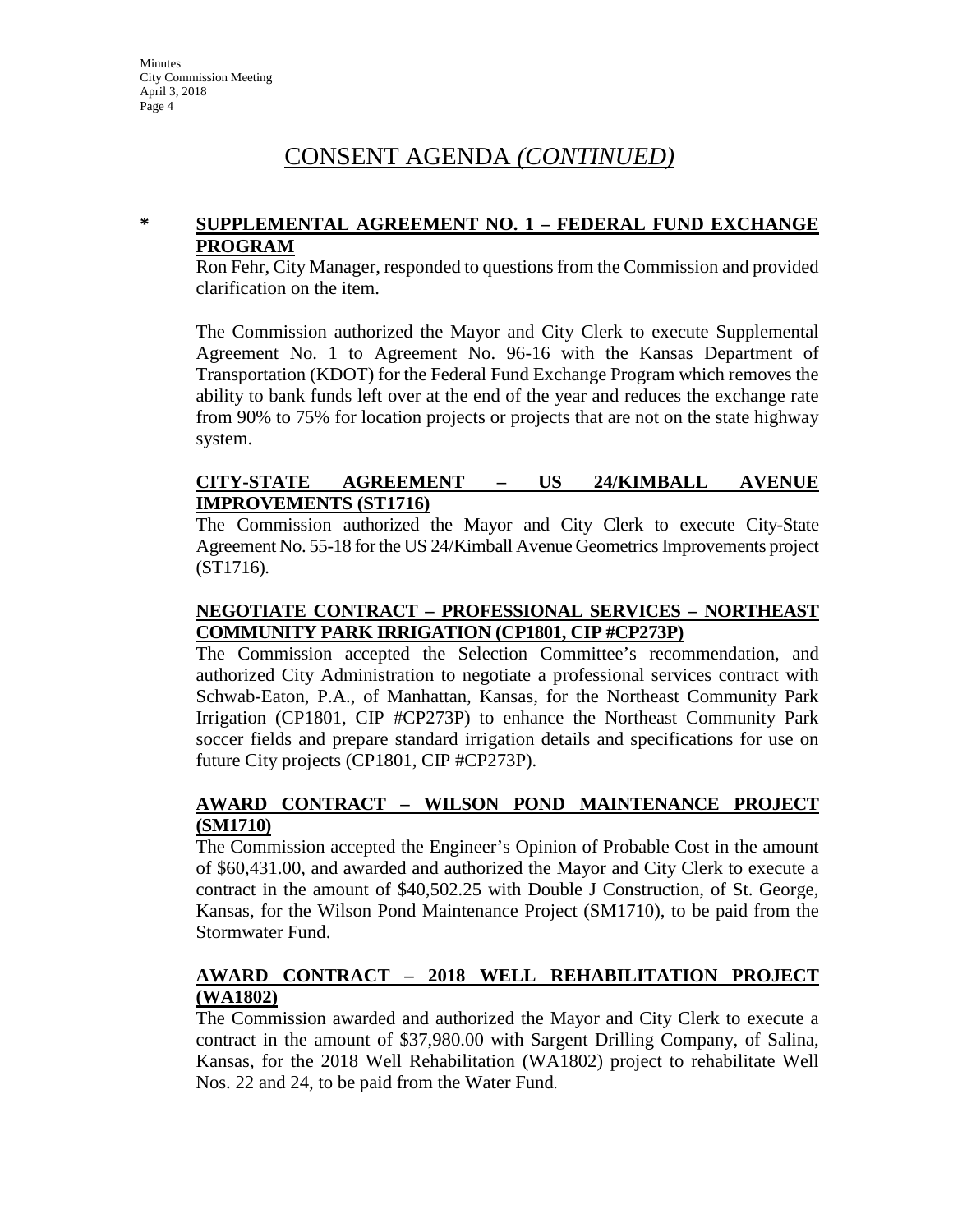# CONSENT AGENDA *(CONTINUED)*

#### **\* AWARD CONTRACT – 2018 STREET MAINTENANCE - CONCRETE PANEL (ST1803)**

The Commission awarded and authorized the Mayor and City Clerk to execute a construction contract in the amount of \$1,347,265.87 to Pavers, Inc., of Salina, Kansas, for the 2018 Concrete Street Maintenance project (ST1803), to be paid from the Special Sales Tax Street Maintenance Fund.

#### **\* AWARD CONTRACT – 2018 STREET MAINTENANCE – MILL AND OVERLAY (ST1804)**

The Commission awarded and authorized the Mayor and City Clerk to execute a contract in the amount of \$975,152.80 to Schilling Construction Company, Inc., of Manhattan, Kansas, for the 2018 Asphalt Street Maintenance Project (ST1804), to be paid from the Special Street and Highway Fund.

#### **AGREEMENT – DOWNTOWN FARMERS MARKET**

The Commission authorized the Mayor and City Clerk to execute an agreement with the Downtown Farmer's Market, Inc., for use of the City's public parking lot at the southeast quadrant of North Fourth Street and Leavenworth Street, in Lot 3, Manhattan Town Center 5 for the 2018 season (April 21, 2018 – October 27, 2018).

#### **\* FISCAL AGREEMENT – FLINT HILLS METROPOLITAN PLANNING ORGANIZATION**

The Commission authorized the Mayor and City Clerk to execute the Flint Hills Metropolitan Planning Organization Fiscal Agreement that includes additional areas in Pottawatomie County and the City of Wamego and allows for the carryover of unspent local match into the following calendar year.

#### **PURCHASE – WATER DIVISION – NEW COMPACT EXCAVATOR (CIP #WA094E)**

The Commission authorized the purchase a new 2018 Compact Excavator (CIP#WA094E) for the Water Distribution Division from White Star Machinery, of Manhattan, Kansas, in the amount of \$70,300.00, to be paid from the Water Fund.

#### **BOARD APPOINTMENTS**

The Commission approved the following appointments by Mayor Morse to various boards and committees of the City.

#### *Arts and Humanities Advisory Board*

Re-appointment of Rebecca Hackemann-Bahlmann, 3210 Driftwood Drive, to a three-year term. Ms. Hackemann-Bahlmann's term begins immediately and will expire March 31, 2021.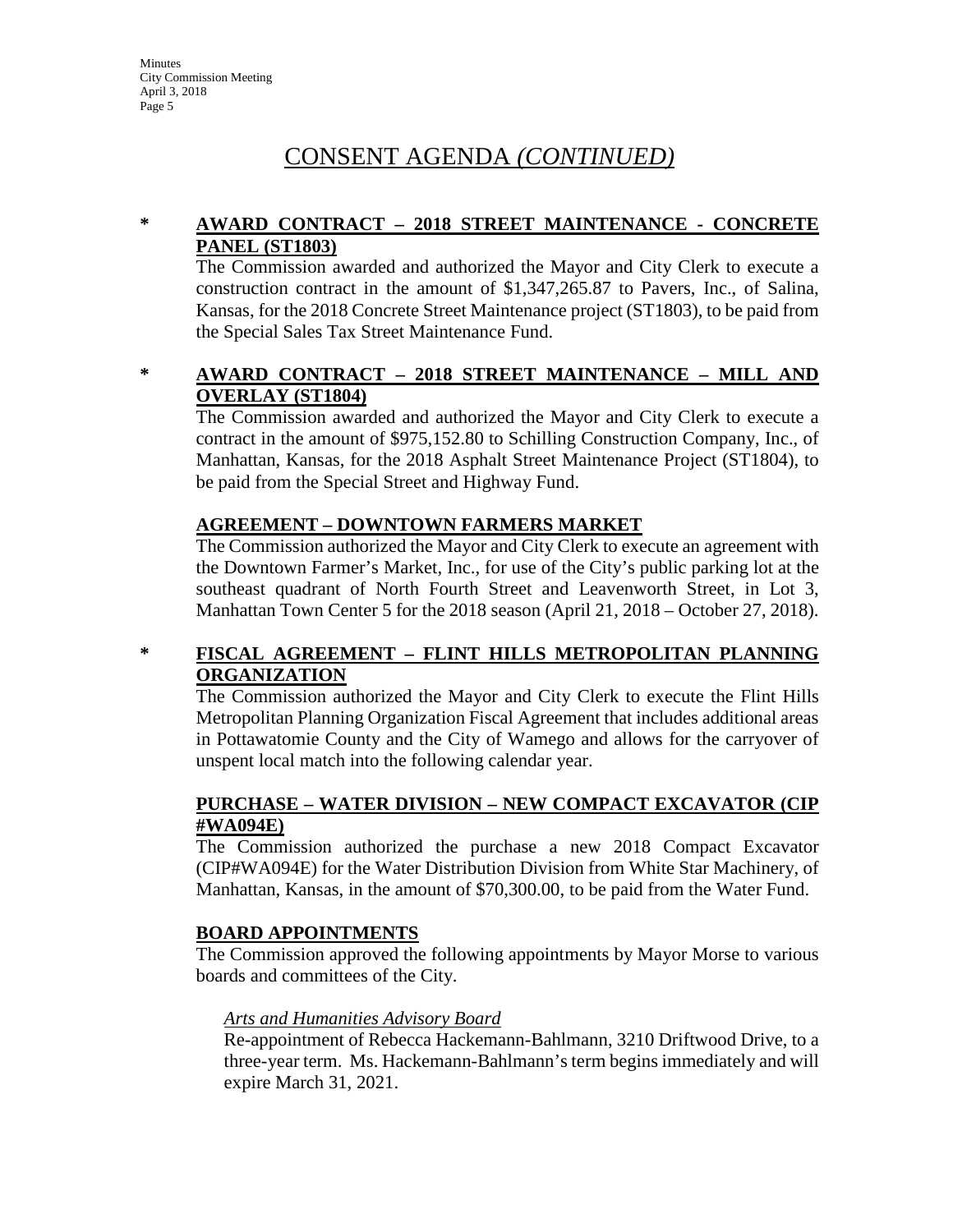# CONSENT AGENDA *(CONTINUED)*

#### **BOARD APPOINTMENTS** *(CONTINUED)*

*Arts and Humanities Advisory Board (CONTINUED)*

Re-appointment of Hilary Wahlen, 3140 Bermuda Lane, to a three-year term. Ms. Wahlen's term begins immediately and will expire March 31, 2021.

*Library Board* 

Re-appointment of Carolyn Elliott, 804 Goodrich Drive, to a four-year term. Ms. Elliott's term will begin May 1, 2018, and will expire April 30, 2022.

Re-appointment of Kerry Spencer, 3529 Churchill Way, to a four-year term. Ms. Spencer's term will begin May 1, 2018, and will expire April 30, 2022.

Mayor Morse opened the public comments.

Hearing no comments, Mayor Morse closed the public comments.

After discussion and comments from the Commission, Commissioner Dodson moved to approve the consent agenda. Commissioner McKee seconded the motion. On a roll call vote, motion carried 5-0.

# GENERAL AGENDA

#### **FIRST READING – REZONE - 530 AND 532 NORTH 14TH STREET AND 1323 LARAMIE STREET (R-3/UO, MULTIPLE-FAMILY RESIDENTIAL DISTRICT WITH UNIVERSITY OVERLAY DISTRICT, TO C-3, AGGIEVILLE BUSINESS DISTRICT)**

Chad Bunger, Assistant Director of Community Development, provided an overview of the item. He highlighted the subject site and surrounding zoning, provided photographs of three subject houses, discussed existing use and physical and environmental characteristics, highlighted a map showing the character of neighborhood and compatibility with nearby properties, and informed the Commission the item is in conformance with the Comprehensive Plan and the Aggieville Community Vision Plan. He then responded to questions from the Commission regarding adjacent property owners, conformity and the proposed rezoning.

Mayor Morse opened the public comments.

Hearing no comments, Mayor Morse closed the public comments.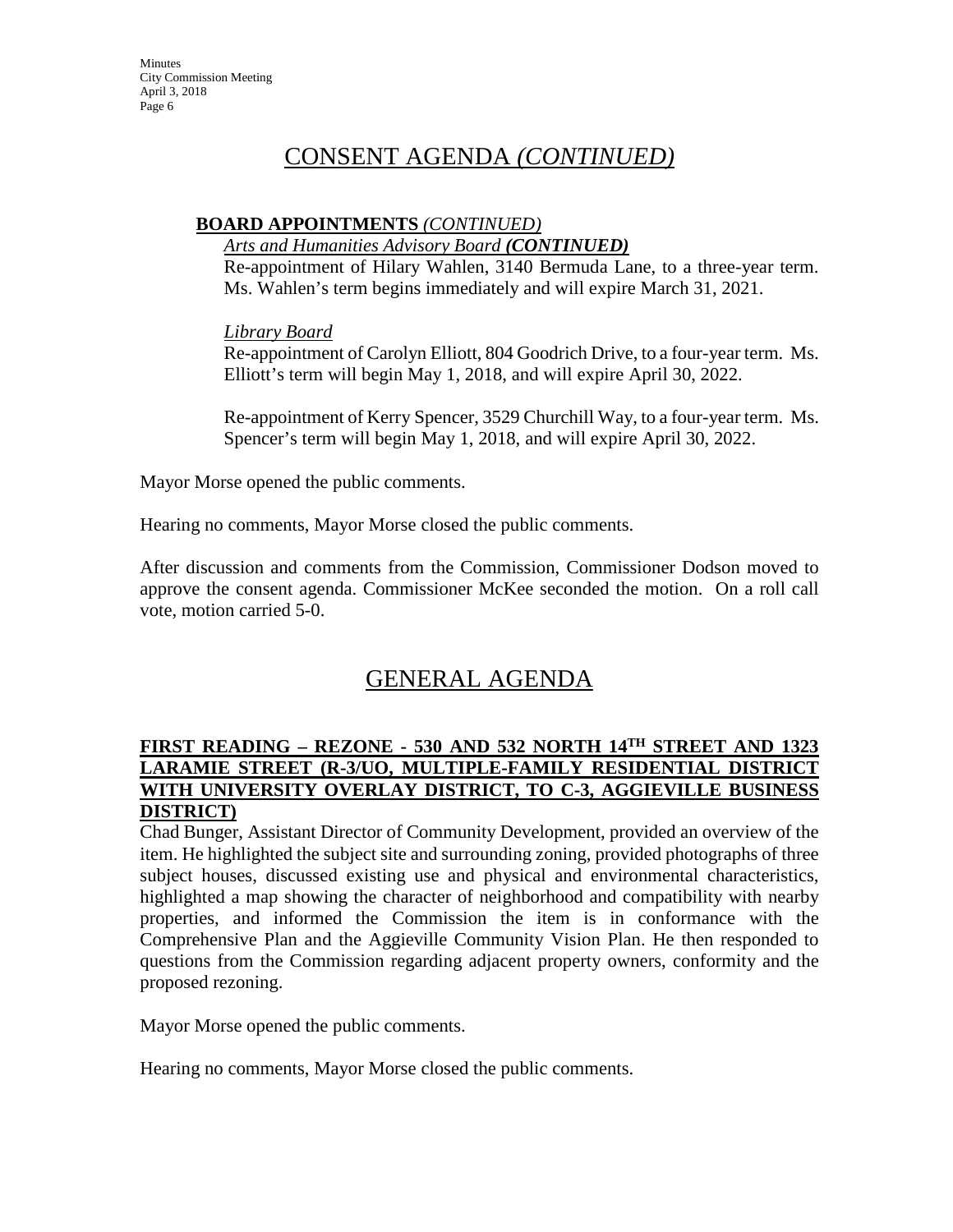#### **FIRST READING – REZONE - 530 AND 532 NORTH 14TH STREET AND 1323 LARAMIE STREET (R-3/UO, MULTIPLE-FAMILY RESIDENTIAL DISTRICT WITH UNIVERSITY OVERLAY DISTRICT, TO C-3, AGGIEVILLE BUSINESS DISTRICT)** *(CONTINUED)*

After discussion and comments from the Commission, Commissioner Reddi moved to approve first reading of an ordinance rezoning 530 and 532 North 14<sup>th</sup> Street and 1323 Laramie Street, an approximately 0.40 acre tract, generally located to the southeast of the intersection of North 14<sup>th</sup> Street and Laramie Street from R-3/UO, Multiple-Family Residential District with University Overlay District, to C-3, Aggieville Business District, based on the findings in the Staff Report *(See Attachment No. 2)*, and the recommendation of the Manhattan Urban Area Planning Board Planning Board. Commissioner Dodson seconded the motion. On a roll call vote, motion carried 5-0.

#### **DISCUSSION ITEM: MEETING PROCEDURES AND PUBLIC INPUT GUIDELINES**

Kiel Mangus, Assistant City Manager, presented an overview of the item. He highlighted what is a public meeting policy; what laws apply; what laws do not exist; why adopt a public meeting policy; what risks exist with no public meeting policy and provided examples of practical and legal issues; what do other governing bodies do with typical procedural components for open public comment, agenda item comment, and rules of decorum for speakers; and discussed avenues available for public engagement and responded to questions from the Commission. He provided a summary of the draft policy resolution including meeting procedural components and asked for feedback from the Commission.

Commissioner Reddi stated that the proposed adjournment times were too early and did not support the extension of 30-minute intervals. She stated the adjournment times need to be later and proposed 11:30 p.m. or midnight for legislative meetings and 9:30 p.m. for work sessions.

Commissioner Butler stated that he was okay with the proposed rules as a way to keep the meeting going and suggested the rules will help force people to stay on topic.

Kiel Mangus, Assistant City Manager, and Ron Fehr, City Manager, responded to questions from the Commission regarding the proposed process and timing for public hearings to be held between the consent and general agenda.

Mayor Morse provided her comments on the item. She stated that she preferred adjournment times at midnight for legislative sessions and 10:30 p.m. for work sessions. She voiced support to allow everyone that wants to speak the opportunity to do so.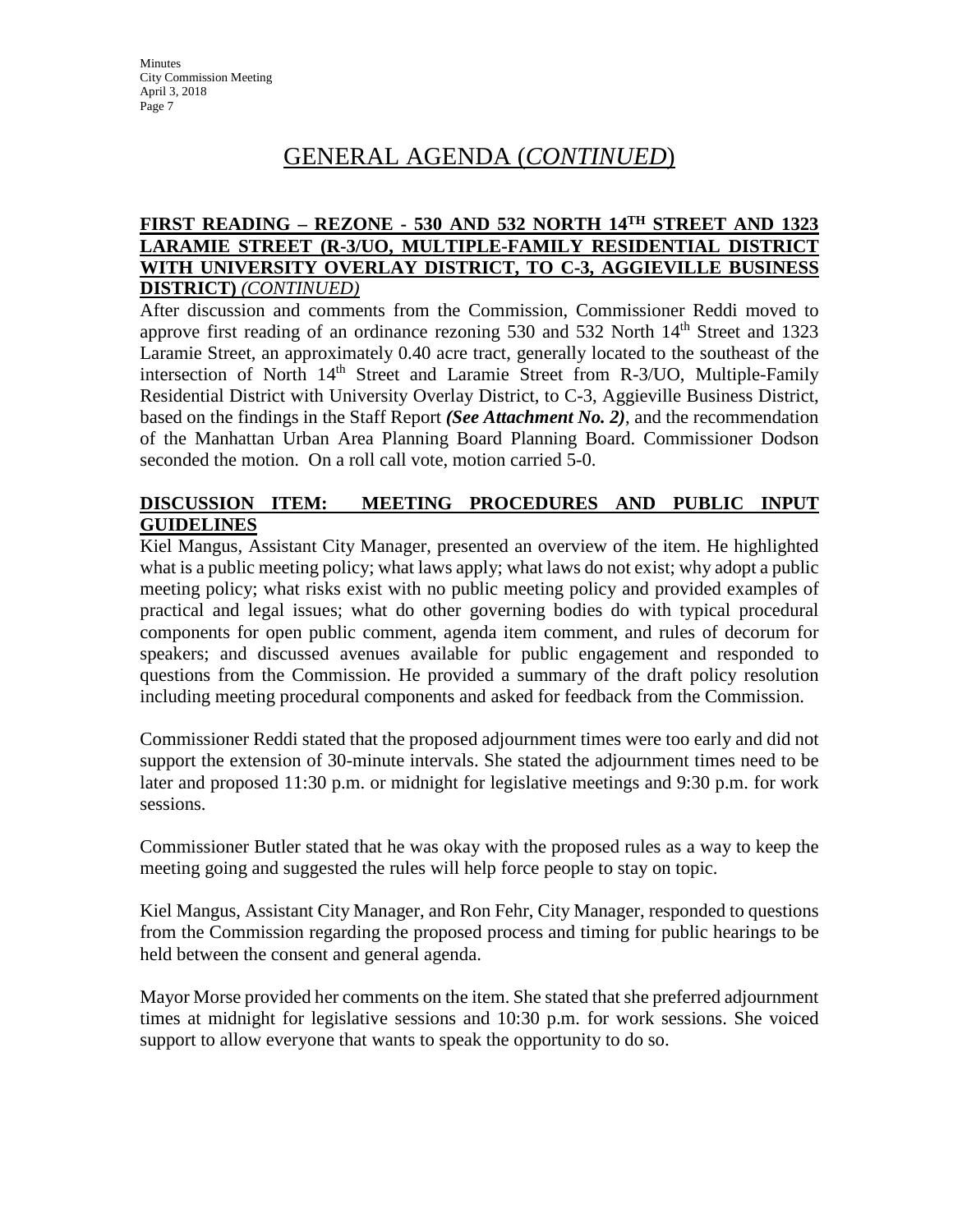#### **DISCUSSION ITEM: MEETING PROCEDURES AND PUBLIC INPUT GUIDELINES** *(CONTINUED)*

Commissioner McKee said it is beneficial for him to hear from the public and wanted everyone to have the opportunity to speak to the Commission. He said the proposed adjournment meeting times are too early and stated that he would support not going past midnight. He stated that he did not want to rush through items and commented on the agenda process and placement of the items on the agenda.

Commissioner Dodson stated that it is better to have a set ending time before midnight rather than voting for time extensions. He said the goal is to take care of the people coming here and stated the all night sessions really do not accomplish much for us or for the public. He voiced support to look at the agenda items and pay attention to the agenda item lineup.

Mayor Morse stated she did not support the proposed 30-minute increments to extend a meeting and voiced support of adjournment times of legislative meetings to midnight. She also did not want to be pressured to make a decision and wanted there to be a balance with the City Commission meeting agenda items.

Ron Fehr, City Manager, discussed the order of the agenda items and asked for feedback.

Commissioner McKee stated staff and consultants are paid to be here and wanted the open public comment discussion early on the agenda.

Commissioner Reddi stated if a big crowd is expected, opportunities for public comment needs to be at the beginning of the agenda. She stated the consultants could be later on the agenda.

Kiel Mangus, Assistant City Manager, responded to questions from the Commission and stated Administration is trying to balance agenda items and public comment. He stated the City wants to avoid situations where a notice is published for an item on Tuesday and technically, that item may occur on Wednesday, if the meeting goes beyond midnight. He provided a summary of the draft policy resolution for public comment and decorum policies and asked for feedback from the Commission.

Mayor Morse stated the City Commission meeting agenda is not available to the public until Friday before the Tuesday meeting and does not allow a lot of time. She also voiced concern with the timeline outlined in the draft policy to provide electronic files to the city.

Commissioner Reddi stated she did not support limiting the number of speakers to five per item and said that five minutes per speaker is somewhat reasonable.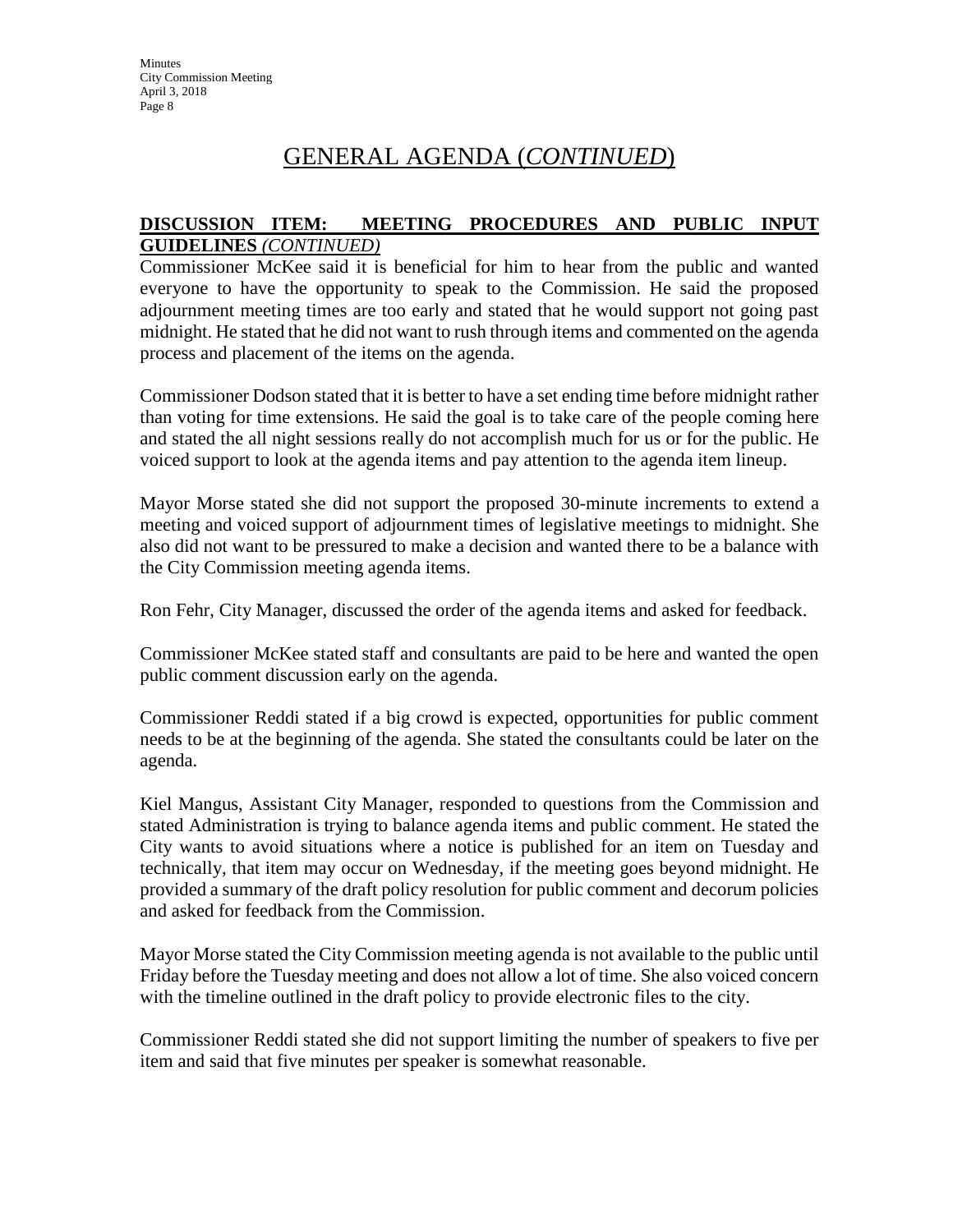#### **DISCUSSION ITEM: MEETING PROCEDURES AND PUBLIC INPUT GUIDELINES** *(CONTINUED)*

Commissioner McKee stated he did not want to limit the number of speakers and was agreeable to five minutes per speaker. He stated that those individuals wishing to speak can sign when they come in that evening to help move the meeting along procedurally and when the mayor asks for additional public comment and there are more people wishing to speak, they can sign-in at the podium before speaking to the Commission.

Commissioner Reddi stated she does not want to require an advance sign-in to speak during public comment and wanted to encourage people to attend and speak at Commission meetings. She also reiterated that she did not want to limit the number of people speaking during public comment.

Mayor Morse stated individuals should sign in when they speak to ensure their names are spelled correctly and their address is reflected in the minutes.

Kiel Mangus, Assistant City Manager, responded to questions from the Commission and provided clarification on the draft policy resolution.

Mayor Morse stated that she did not want to limit the number of speakers and did not want to go in the direction of the state legislature. She said there have been meetings that have went past midnight when there is a room full of people who want to speak. She said this is a democracy and she wanted to hear what citizens have to say.

Ron Fehr, City Manager, provided additional information on the item. He suggested that a special meeting could be scheduled if there is a significant number of individuals that want to speak during open public comment on a specific item.

Katie Jackson, City Attorney, responded to questions from the Commission and provided additional information on the item. She highlighted information on Kansas cities that were surveyed regarding open public comment for items not on the agenda.

Commissioner Butler stated those interested in speaking could sign-up before the meeting starts. He asked if the skeleton agenda could be published on Thursday and the complete agenda packet published on Friday.

Ron Fehr, City Manager, responded to questions from the Commission regarding publishing the agenda on Thursday and providing the complete agenda and details the following Friday.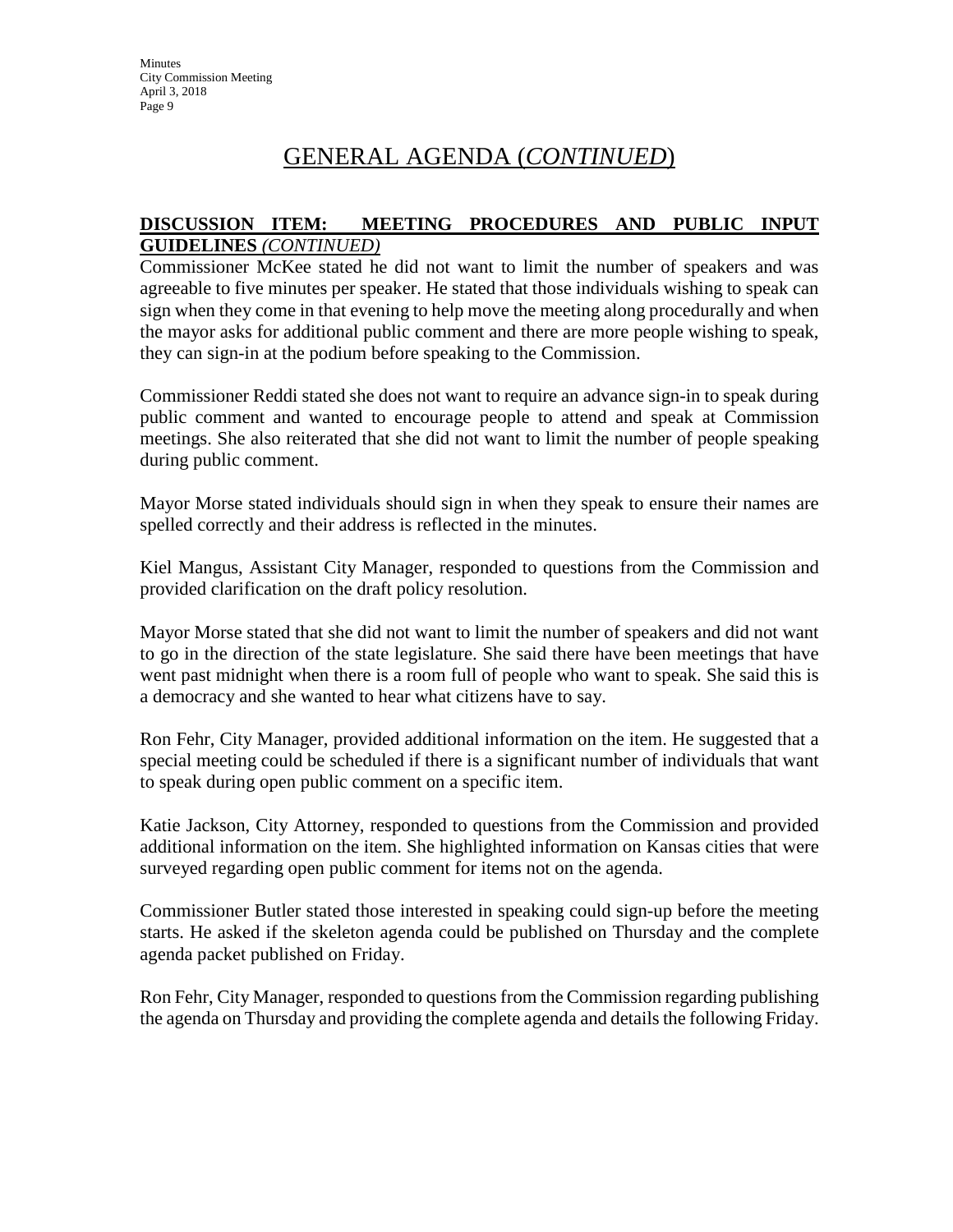#### **DISCUSSION ITEM: MEETING PROCEDURES AND PUBLIC INPUT GUIDELINES** *(CONTINUED)*

Commissioner Dodson wanted to have people wishing to speak sign-up and be given an opportunity to speak first, then, for those in the audience that wish to speak, can speak after those that have signed-up. He stated we can to start wider with public comment and then narrow, if needed.

After additional comments and discussion of the Commission, Kiel Mangus, Assistant City Manager, responded to questions from the Commission and provided clarification regarding speaker sign-up for open public comment, clarified the desire of the Commission to not limit the number of speakers for open public comment, and provided additional information on the draft policy resolution.

Katie Jackson, City Attorney, provided additional information regarding considerations for public comment and stated the potential with too many comments may cause the Commission to table more items. She provided possible alternatives to consider for public comments and engagement in order to protect the public business.

Kiel Mangus, Assistant City Manager, responded to questions from the Commission regarding enforcement provisions of the policy. He informed the Commission that most cities have their law enforcement present at their meetings.

Ron Fehr, City Manager, provided alternatives for the Commission to consider regarding town hall or special meetings to accommodate a large number of people wishing to comment on a particular item.

Kiel Mangus, Assistant City Manager, responded to further questions from the Commission regarding a less restrictive policy to encourage public comment, a process for the Commission to be able to shorten the amount of time of each speaker if a large number of speakers want to speak, and stated the open public comment period would remain on the first legislative meeting on the month.

Commissioner Reddi reiterated that she did not want to have a limit on the number of people speaking even if they are all saying the same thing or a limit on the amount of time for open public comment. She wanted to keep the open public comment period at the beginning of the meeting as it is currently. She stated this is their government and their time to speak.

Jason Hilgers, Deputy City Manager, provided additional information regarding open public comment. He encouraged the Commission to place a cap on the entire public comment period of time at the beginning of the meeting.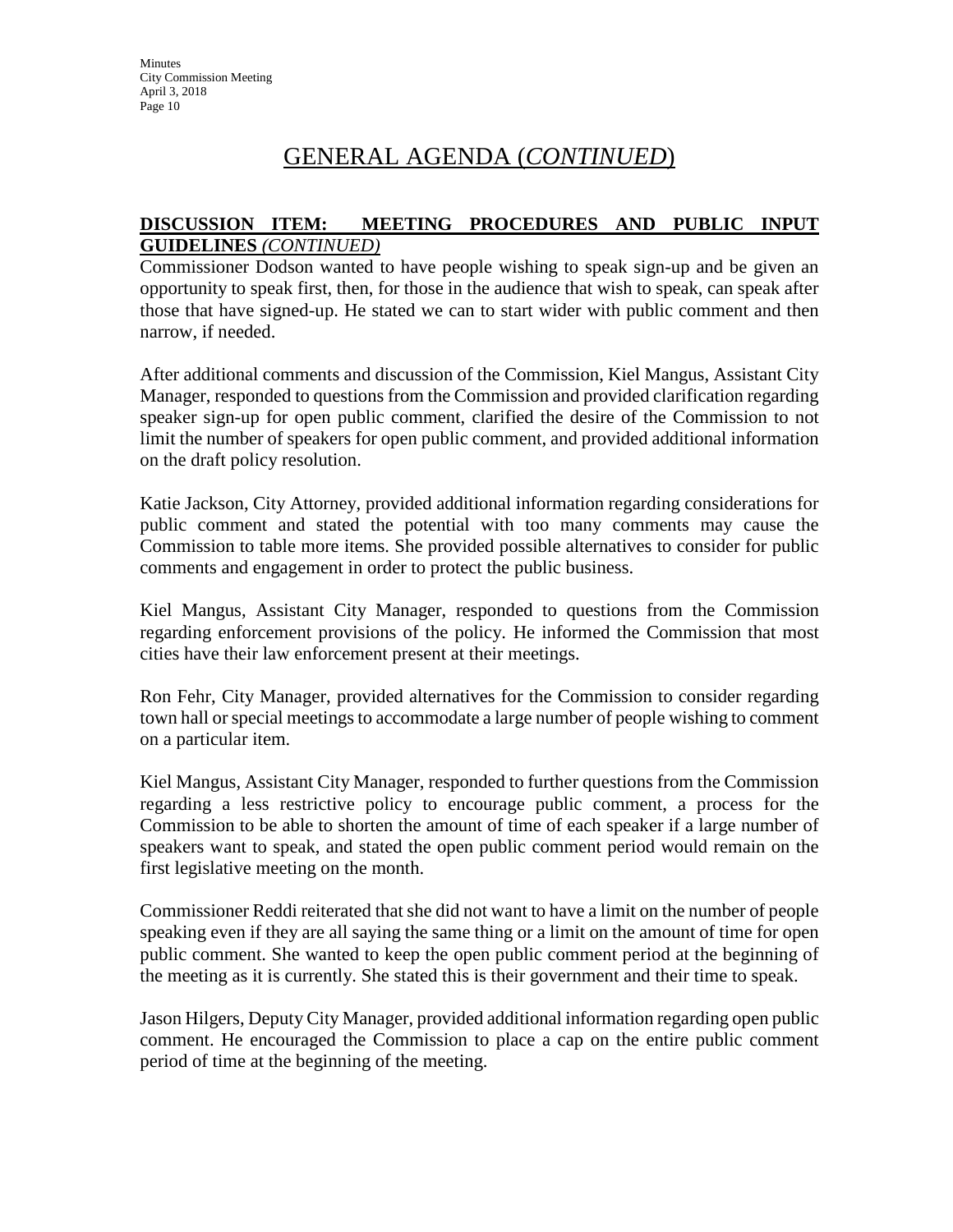#### **DISCUSSION ITEM: MEETING PROCEDURES AND PUBLIC INPUT GUIDELINES** *(CONTINUED)*

Katie Jackson, City Attorney, provided additional information on the item and asked for clarification from the Commission regarding the open public comment period. She then responded to questions from the Commission.

After further discussion and comments from the Commission, Kiel Mangus, Assistant City Manager, summarized the main points expressed from the Commission. He stated a desire of the Commission to include open public comment period during the first legislative meeting of the month, a five minute limit for speakers with no limit on the number of speakers, a five minute limit for speakers on agenda items with no limit on number of speakers, limit legislative meeting times to no later than midnight, and public hearing items would be after the consent agenda and before the general agenda.

Kiel Mangus, Assistant City Manager, continued with his presentation and provided a summary of the draft policy resolution for the public comment decorum and response to public comment.

After comments from the Commission, Kiel Mangus, Assistant City Manager, and Katie Jackson, City Attorney, responded to questions from the Commission regarding public comment decorum and provided additional information on the draft resolution.

Ron Fehr, City Manager, and Kiel Mangus, Assistant City Manager, responded to questions from the Commission regarding distributing the City Commission Meeting agenda to the public one day earlier than the current practice. They also discussed the process for the placement of items on the agenda and distribution of the draft planning chart.

After additional discussion and comments from the Commission, Mayor Morse opened the public comments.

Mel Borst, 1918 Humboldt Street, informed the Commission that he was curious about the topic and was glad what he was hearing. He stated it is important to continue to be open to public dialog and to encourage public comment and engagement.

Hearing no other comments, Mayor Morse closed the public comments.

As this was a discussion item, the Commission took no formal action.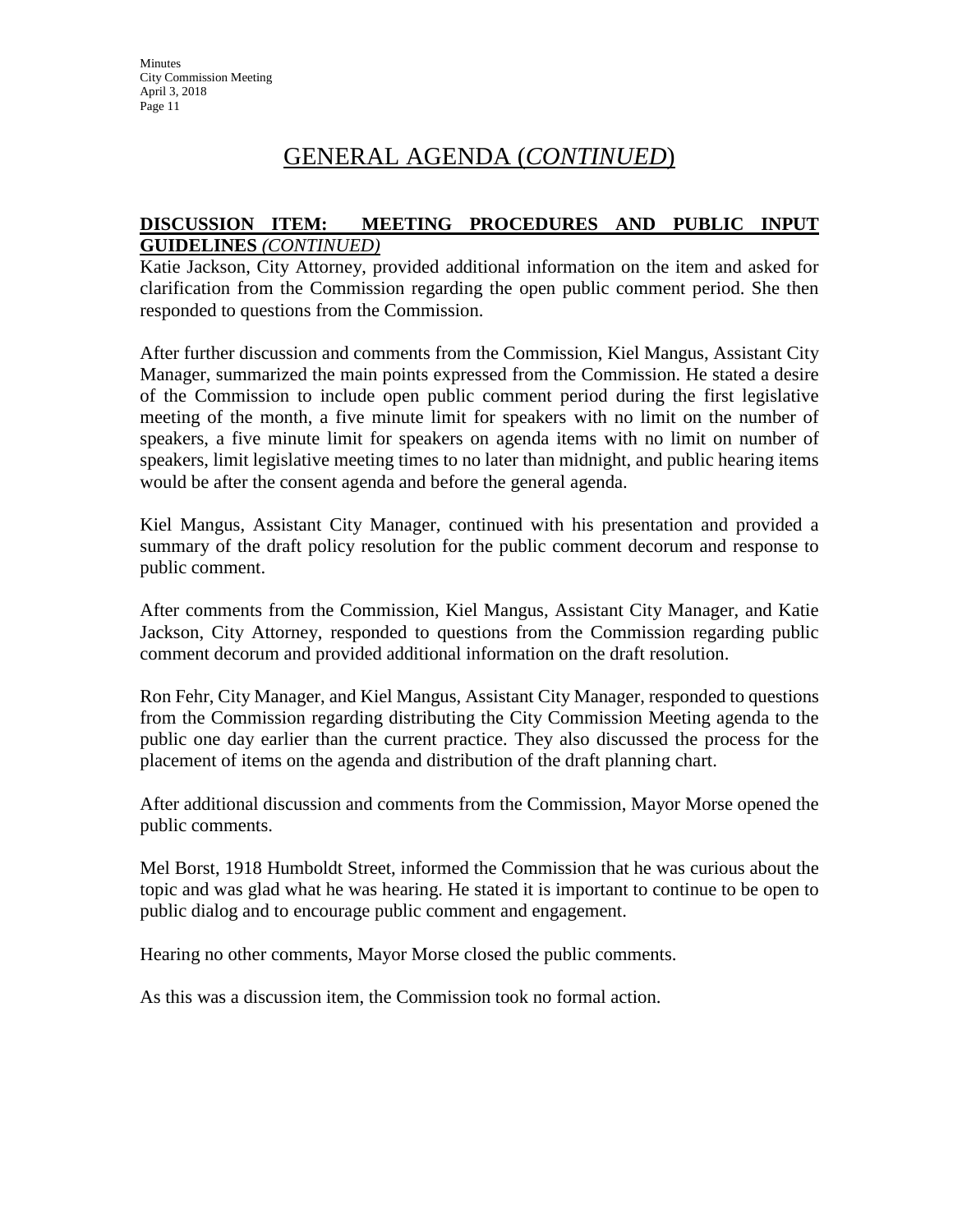Minutes<br>City Commission Meeting<br>April 3, 2018<br>Page 12

Ġ,

**ADJOURNMENT**<br>At 9:13 p.m., the Commission adjourned.

MMC, City Clerk Gary  $\mathsf{ds},$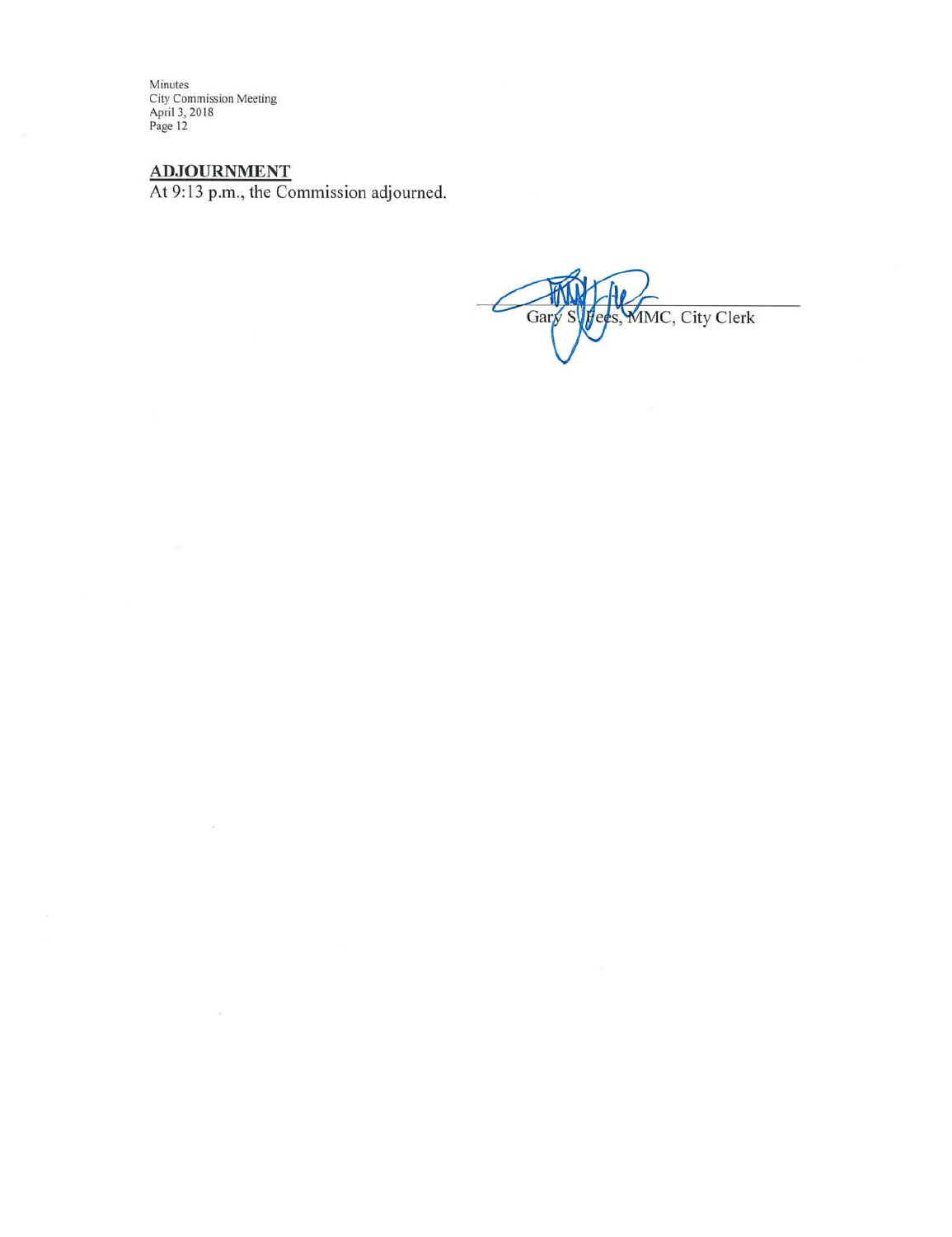# **Staff Report**

Community Development

# **REZONING AMENDMENT**

| To:                                       | Manhattan Urban Area Planning Board                                                                                                                                                                |  |  |
|-------------------------------------------|----------------------------------------------------------------------------------------------------------------------------------------------------------------------------------------------------|--|--|
| From:                                     | Carol Davidson, CFM, CPM, Senior Planner                                                                                                                                                           |  |  |
| <b>Hearing Date:</b>                      | December 18, 2017                                                                                                                                                                                  |  |  |
| Re:                                       | Rezoning of 8.54 acres, the River Tract, of the<br>Heritage Square North, Unit Two plat from<br>Pottawatomie County CH, Highway Commercial<br>District to C-5, Highway Service Commercial District |  |  |
| <b>Applicant:</b>                         | Heritage Capital Investors, LLC                                                                                                                                                                    |  |  |
| <b>Property Owner:</b>                    | Heritage Capital Investors, LLC                                                                                                                                                                    |  |  |
| <b>Property Address:</b>                  | River Tract, Heritage Square North, Unit Two; located<br>at US 24 and South Port                                                                                                                   |  |  |
| <b>Total Area:</b>                        | 8.54 acres                                                                                                                                                                                         |  |  |
| Date of Neighborhood Meeting:             | Not Applicable                                                                                                                                                                                     |  |  |
| <b>Date of Public Notice Publication:</b> | November 27, 2017                                                                                                                                                                                  |  |  |
| <b>Date of City Commission:</b>           | TBD                                                                                                                                                                                                |  |  |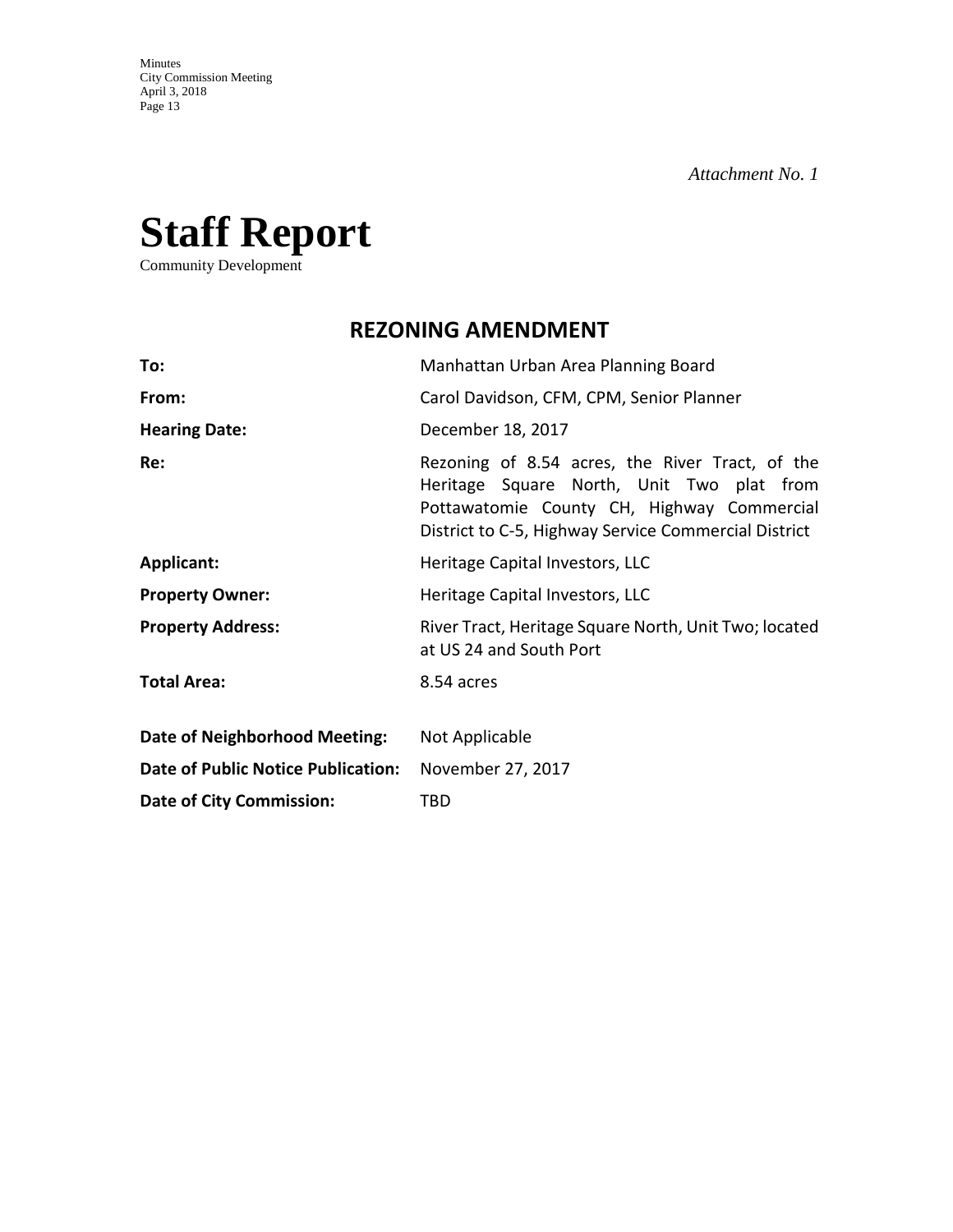Minutes City Commission Meeting April 3, 2018 Page 14

#### *Attachment No. 1*



# **BACKGROUND**

In February of 2007, Ordinance No. 6606 annexed the land commonly referred to as Heritage Square North (subject site) and Heritage Square South and the adjacent U.S. Highway 24 right-of-way into the City of Manhattan. And in November of 2016, Ordinance No. 7257 rezoned Heritage Square North to C-5, Highway Service Commercial District. However, following the rezoning and subdivision of the land, an error was discovered with the annexation and rezone of Heritage Square North. It was discovered that the River Tract (as shown on the Heritage Square, Unit Two Final Plat) was left out of the legal description; and therefore, was not annexed or rezoned. To correct this error, the applicant is here before the Planning Board to annex (see accompanying annexation report) and rezone the River Tract to C-5, Highway Service Commercial District.

When the original rezoning and subdivision request for this property was presented to the Planning Board in 2016, this tract was meant to be included. The error was discovered after the rezoning was approved. Staff did require a pre-meeting and a neighborhood meeting in 2016; however, for this particular request, staff did not require a pre-meeting or a neighborhood meeting. Staff felt it was not necessary and the neighborhood meeting might confuse the public. Nevertheless, legal notification was required and performed for this project.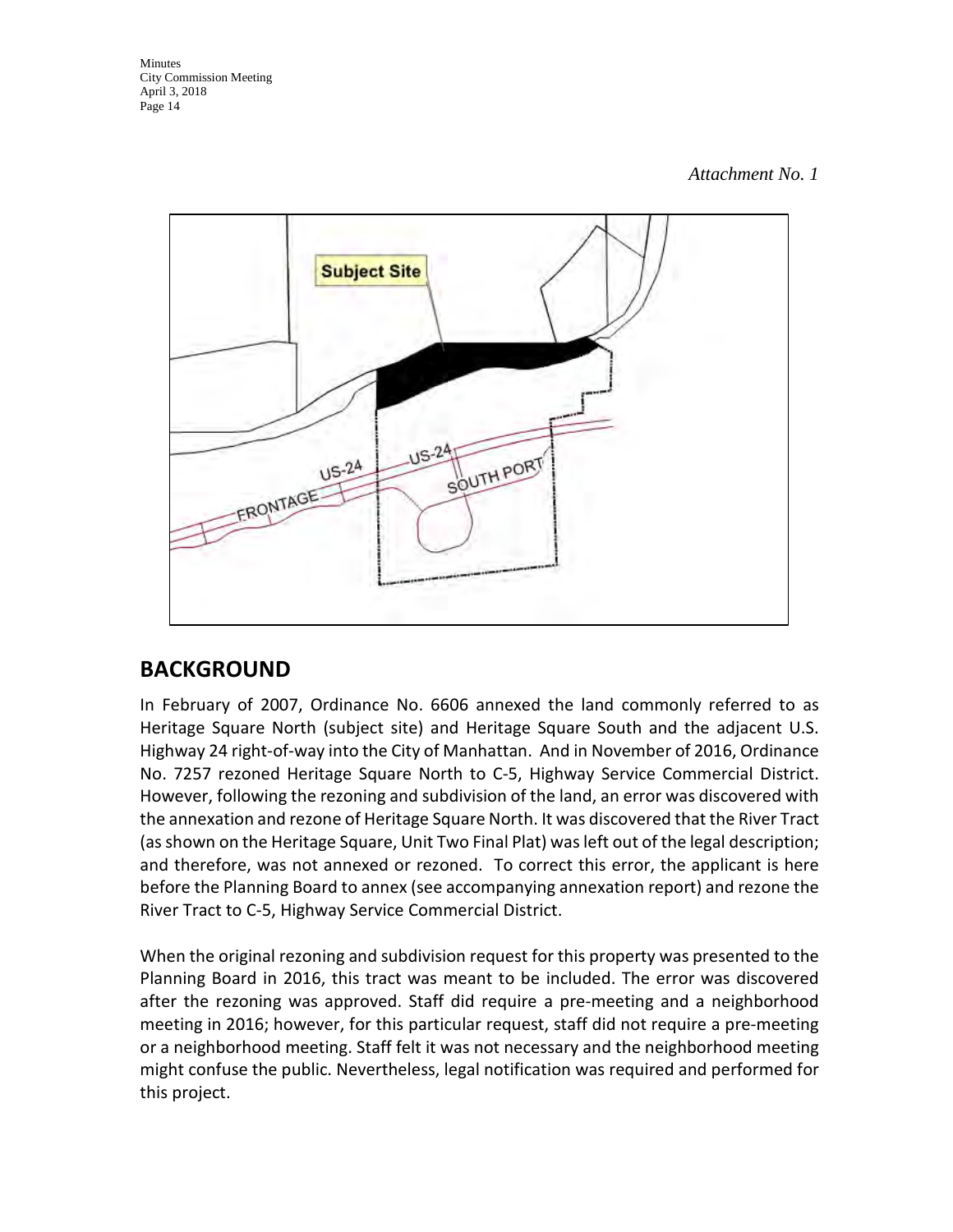# **REVIEW OF MATTERS TO BE CONSIDERED AND STAFF FINDINGS**

The following items will help to determine if the specific property is suitable for the rezoning request. (These are the 13 matters to consider when rezoning as found in Article 15-403 (A)).

#### **1. Existing Use of Property**

Vacant ground and riverine portions.

#### **Staff Finding**

The property is vacant; therefore, there is no use on these existing properties.

#### **2. Physical and Environmental Characteristics of the Property**

The subject site includes a steep bank adjacent to the Big Blue River and includes portions of the Big Blue River. Improvements on the stream bank have been done in the past to reduce erosion and stabilize the bank on the subject site.

The entire River Tract is currently located in the FEMA mapped Floodway and 1% Annual Chance Floodplain (100-year floodplain). If development were to occur on this tract, it would be required to meet all floodplain regulations.

#### **Staff Finding**

The property is within a floodway and would require floodplain measures with any type of development.

#### **3. Surrounding Zoning and Land Uses of Nearby Properties**

- **NORTH:** Big Blue River on private property, City of Manhattan raw water well field and row-crop agriculture land; Riley County General Agriculture District.
- **SOUTH:** Vacant land within the C-5, Highway Service Commercial District.
- **EAST:** A variety of highway service and retail commercial properties on individual properties in rural Pottawatomie County and single-family and two-family residential neighborhoods off of Excel Road; Pottawatomie County CH District, Pottawatomie County R-1, Single-Family Residential District and Pottawatomie County R-2, Two-Family Residential District.
- **WEST:** A variety of highway service, retail commercial and industrial properties on individual properties in rural Pottawatomie County; Pottawatomie County CH District.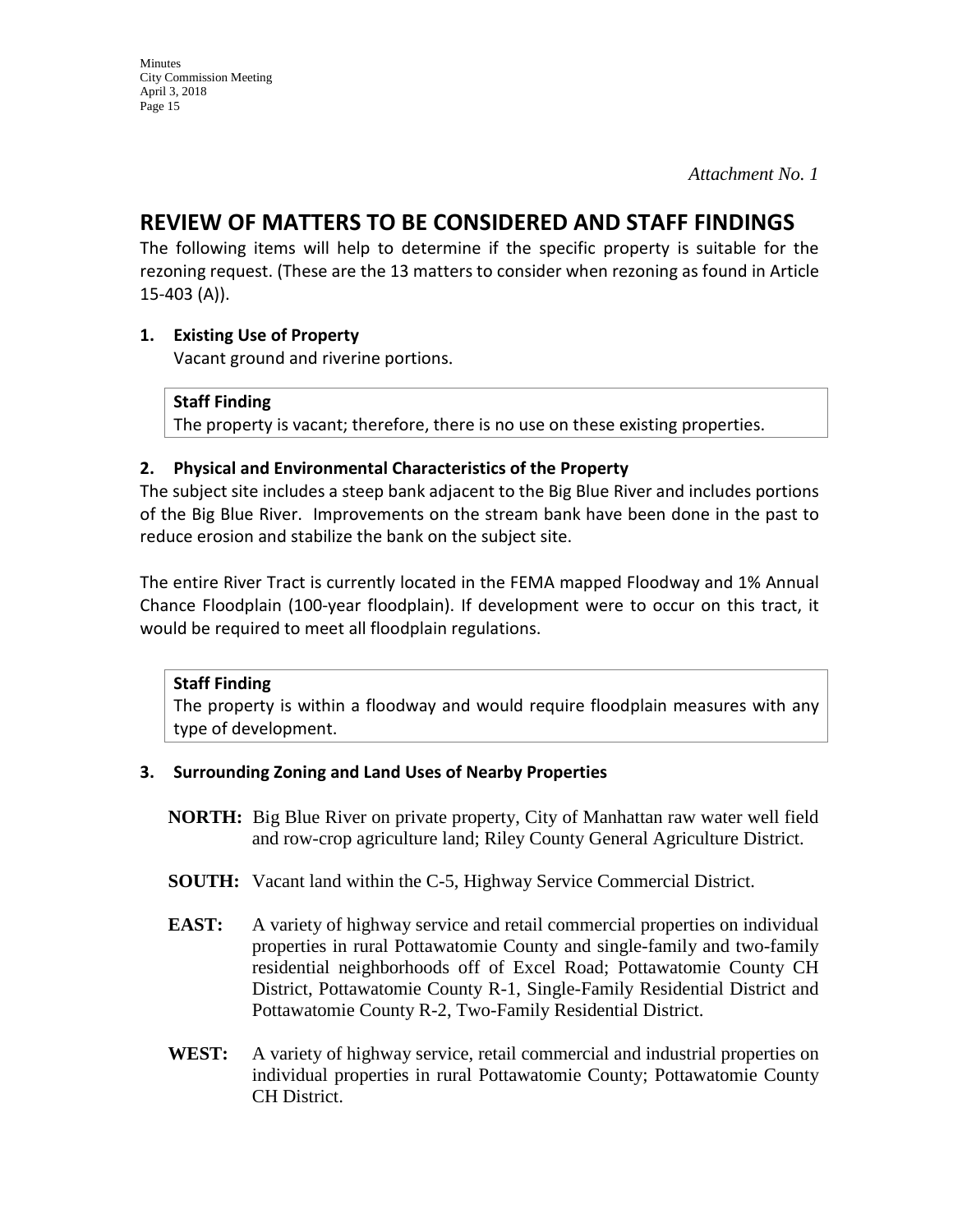#### **Staff Finding**

The surrounding zoning is composed of Commercial (City and County), and Residential (County) and the existing surrounding land uses are commercial, industrial, residential, and vacant land.

#### **4. The Suitability of the Property for Land Uses to which it is Restricted Under Current Zoning**

The subject site is in the process of being annexed into the City but carries a Pottawatomie County Zoning District at this time. If the annexation goes through, the site would not be able to be developed with a County Zoning District designation.

A restrictive covenant was submitted by the applicant at the time of the original annexation of Heritage Square North and agreed upon by the City Commission that before the property could be subdivided or built upon, the subject site would need to be rezoned. This rezoning request will fulfill the restrictive covenant that requires the entire property to be rezoned before development can begin.

#### **Staff Findings**

The subject site is not suitable for development within the City of Manhattan with the current Pottawatomie County Zoning designation.

#### **5. The Character of the Neighborhood**

The surrounding area is the commercial corridor along U.S. Highway 24. The uses range from older highway service commercial uses, such as new and used car dealerships and mechanics, to new highway service and retail uses along the corridor, especially in the Heritage Square South PUD. There is a small portion of the neighborhood, to the east, that includes residential lots and uses.

#### **Staff Findings**

The character of the neighborhood is a commercial corridor with a small amount of residential properties located to the north of the commercial properties.

#### **6. The Compatibility of the Proposed Zoning District with Nearby Properties and the Extent to which it may Detrimentally Affect Those Properties**

The proposed rezoning of the subject site will be compatible with surrounding properties and should have minimal detrimental effects on those properties. The surrounding property within the City is already zoned C-5, Highway Service Commercial District. The majority of the surrounding property within Pottawatomie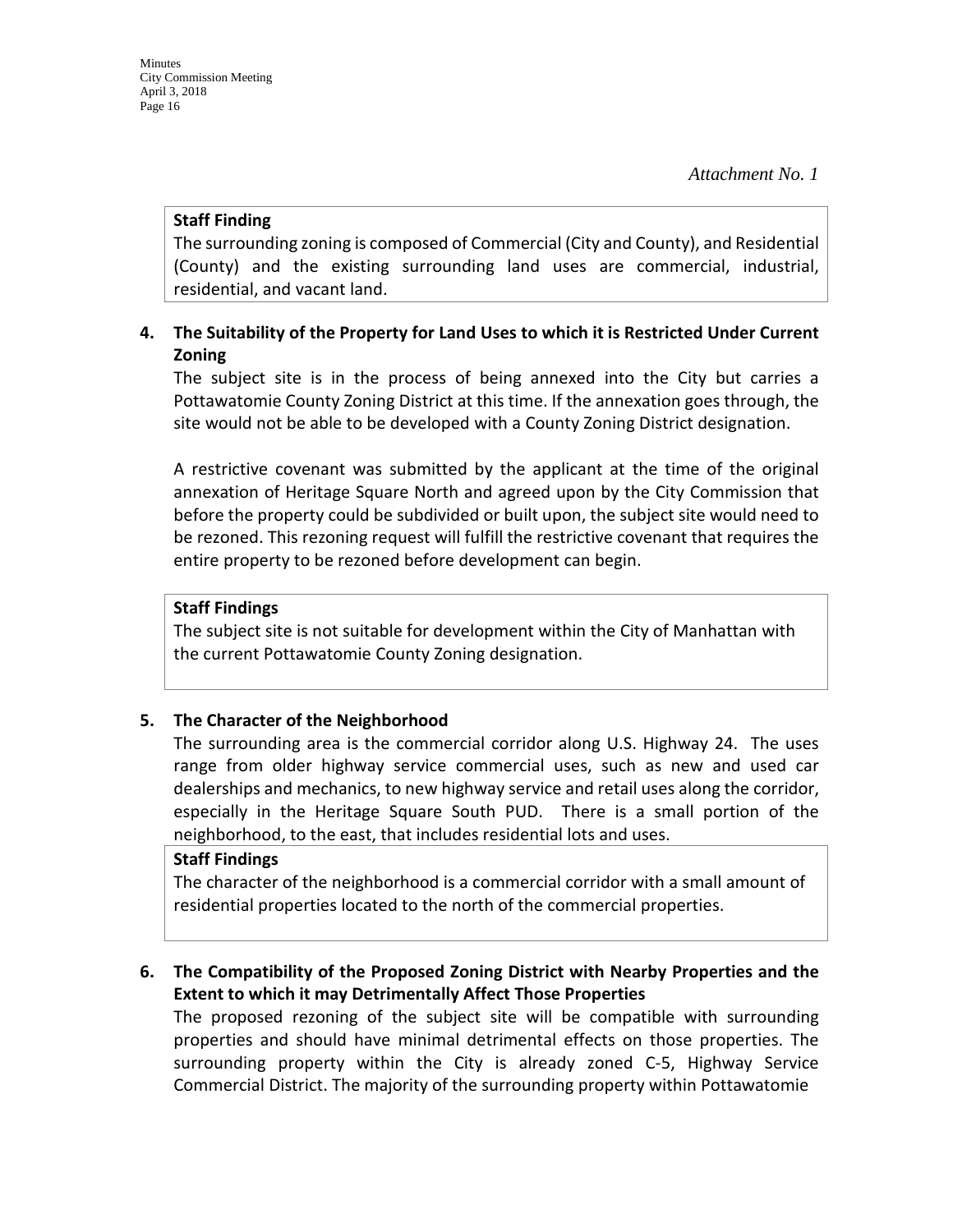County are zoned CH, Commercial Highway which is a compatible use with the C-5 City zone. The residential properties within Pottawatomie County are separated from this site by a small creek which creates a natural barrier making any detrimental effects nominal.

#### **Staff Findings**

The proposed rezoning is compatible and will not have any detrimental effects on nearby properties.

**7. Conformance of the requested change to the adopted Comprehensive Plan** Heritage Square North is shown on the Future Land Use map in the Northeast Planning Area of the 2035 Manhattan Area Comprehensive Plan as Community Commercial (CC). Policies of the CC category are below:

#### CC-1: Characteristics

Community Commercial Centers provide a mix of retail and commercial services in a concentrated and unified setting that serves the broader community and may also provide a limited draw for the surrounding region. These centers are typically anchored by a larger national chain, between 120,000 and 250,000 square feet, which may provide sales of a variety of general merchandise, grocery, apparel, appliances, hardware, lumber, and other household goods. Centers may also be anchored by smaller uses, such as a grocery store, and may include a variety of smaller, complementary uses, such as restaurants, specialty stores (such as books, furniture, computers, audio, office supplies, or clothing stores), professional offices and health services. The concentrated, unified design of a Community Commercial Center allows it to meet a variety of community needs in a "one-stop shop" setting, minimizing the need for multiple vehicle trips to various commercial areas around the community. Although single use highway-oriented commercial activities will continue to occur in some areas, this pattern of development is generally not encouraged.

#### CC-2: Location

Community Commercial Centers should be located at the intersection of one or more major arterial streets in commercial nodes; rather than being developed in linear, "strip" configurations along major street corridors. They may be located adjacent to urban residential neighborhoods and may occur along major highway corridors as existing uses become obsolete and are phased out and redeveloped over time. Large footprint retail buildings (often known as "big-box" stores) are permitted only in areas of the City where adequate access and services can be provided. CC-3: Size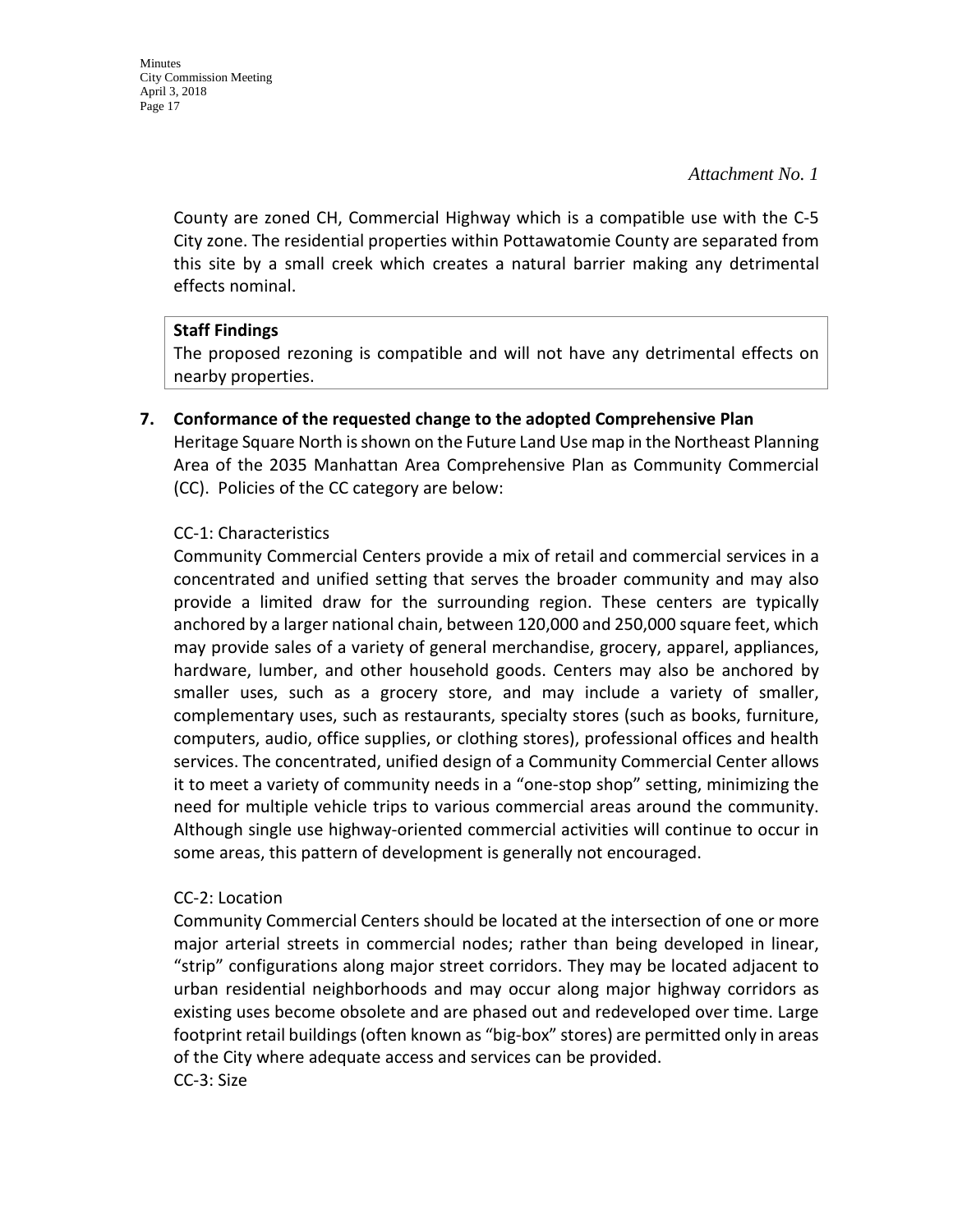Typically require a site of between 10 and 30 acres.

#### CC-4: Unified Site Design

Establish a unified site layout—landscaping, signage, pedestrian, and vehicular circulation—for the center to guide current and future phases of development. Site design features should be used to create visual interest and establish a more pedestrian-oriented scale for the center and between out lots.

#### CC-5: Building Design and Character

Require Community Commercial Centers to meet a basic level of architectural detailing, compatibility of scale with surrounding areas, pedestrian and bicycle access, and mitigation of negative visual impacts such as large building walls, parking areas, and service and loading areas. While these requirements apply to all community commercial development, they are particularly important to consider for larger footprint retail buildings, or "big-box" stores. A basic level of architectural detailing shall include, but not be limited to, the following:

- Façade and exterior wall plane projections or recesses;
- Arcades, display windows, entry areas, awnings, or other features along facades facing public streets;
- Building facades with a variety of detail (materials, colors, and patterns); and
- High quality building materials.

#### CC-6: Organization of Uses

Concentrate Community Commercial services within planned activity centers, or commercial nodes, throughout the community. Cluster complementary uses within walking distance of each other to facilitate efficient, "one-stop shopping", and minimize the need to drive between multiple areas of the center. Large footprint retail buildings, or "big-box" stores should be incorporated as part of an activity center or node along with complementary uses, such as high density residential, where feasible. Linear development patterns, particularly when parcels provide a single use and are developed independently, can require multiple access points and lead to disruption of traffic flow on adjacent streets. Although lot sizes and/or configurations in some areas may warrant the use of a more linear development pattern, it is generally discouraged.

#### CC-7: Circulation and Access

Provide clear, direct pedestrian connections through parking areas to building entrances, to surrounding neighborhoods and streets, and transit stops. Integrate main entrances or driveways with the surrounding street network to provide clear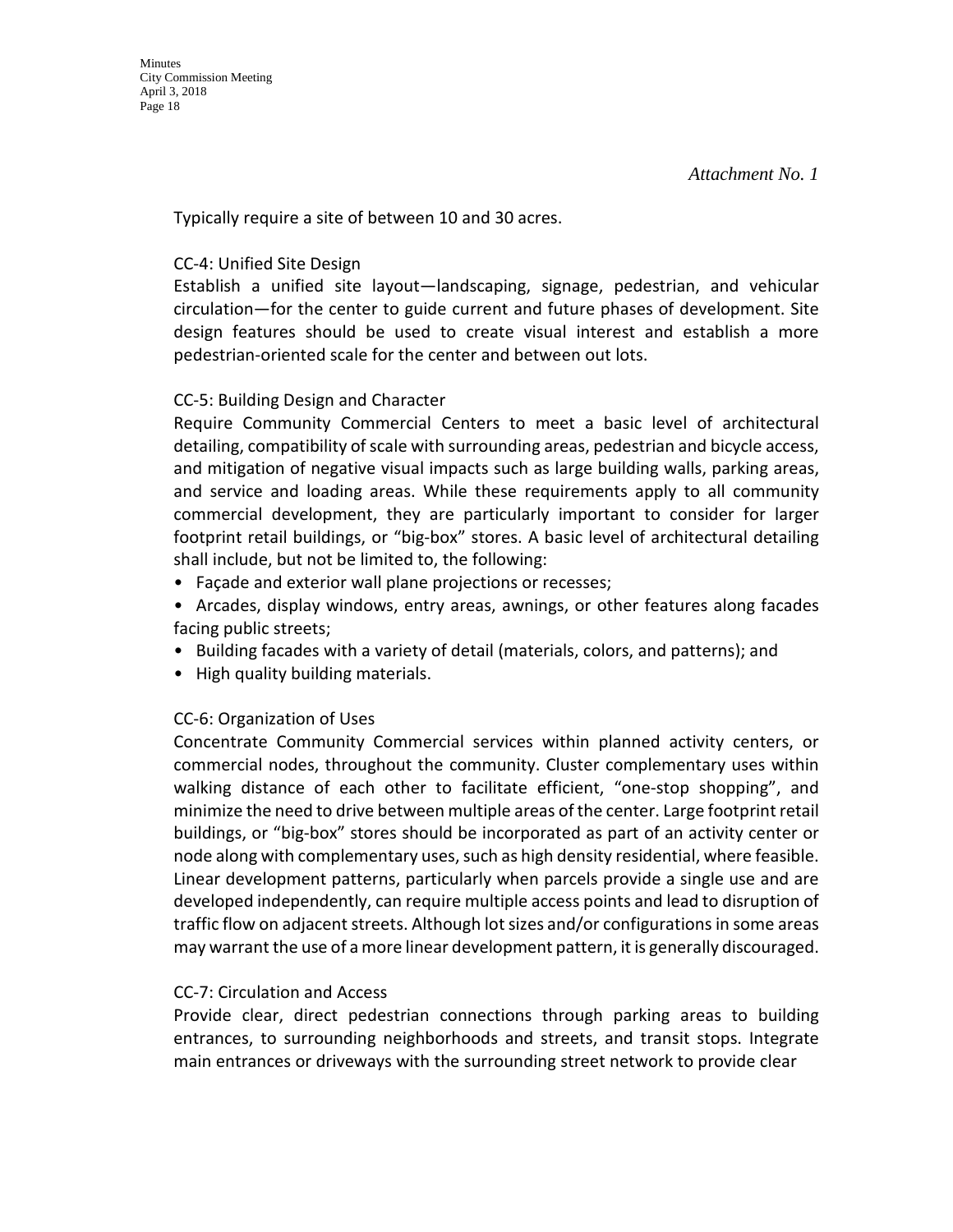connections between uses for vehicles, pedestrians, and bicycles. Provide a limited number of vehicle access points to minimize impacts on surrounding uses and maintain an efficient traffic flow to and from the site.

#### CC-8: In fill and Redevelopment / Adaptive Reuse

Encourage the revitalization and/or redevelopment of underutilized Community Commercial areas over time to take advantage of existing infrastructure and promote the efficient use of available land. Support opportunities to repurpose large surface parking lots typical of Community Commercial areas by incorporating additional pad sites for office or commercial uses or high density residential along the street edge. Support the adaptive reuse of existing buildings in older strip commercial centers on smaller lots where infill and redevelopment is less viable.

The Future Land Use Map is consistent with the C-5 zoning district. The Comprehensive Plan Land Use Policies are also consistent with this proposed C-5 zoning district, except for the size; however, this tract of land is part of a larger 32.51 acre site. The proposed rezoning conforms to the Comprehensive Plan.

#### **Staff Findings**

The proposed rezoning conforms to both the Future Land Use Map and the Land Use Policies of the Comprehensive Plan.

#### **8. Zoning History and Length of Time Vacant as Zoned**

| June 29, 2006:   | City of Manhattan receives requests for island annexation of the<br>proposed Heritage Square North and Heritage Square South tracts<br>from Roger Schultz and Rob Eichman.                                                                        |
|------------------|---------------------------------------------------------------------------------------------------------------------------------------------------------------------------------------------------------------------------------------------------|
| July 11, 2006:   | City Commission approves Resolution Nos. 071106-H & I,<br>requesting the Board of Pottawatomie County Commissioners to<br>make positive findings regarding the requested island annexation of<br>Heritage Square North and Heritage Square South. |
| July 27, 2006:   | Board of Pottawatomie County Commissioners makes positive<br>findings regarding the island annexations of Heritage Square North<br>and Heritage Square South.                                                                                     |
| August 15, 2006: | City Commission approves first reading of ordinances annexing<br>Heritage Square North and Heritage Square South; and, approves<br>Resolution No. 081506-A, requesting the Board of Pottawatomie                                                  |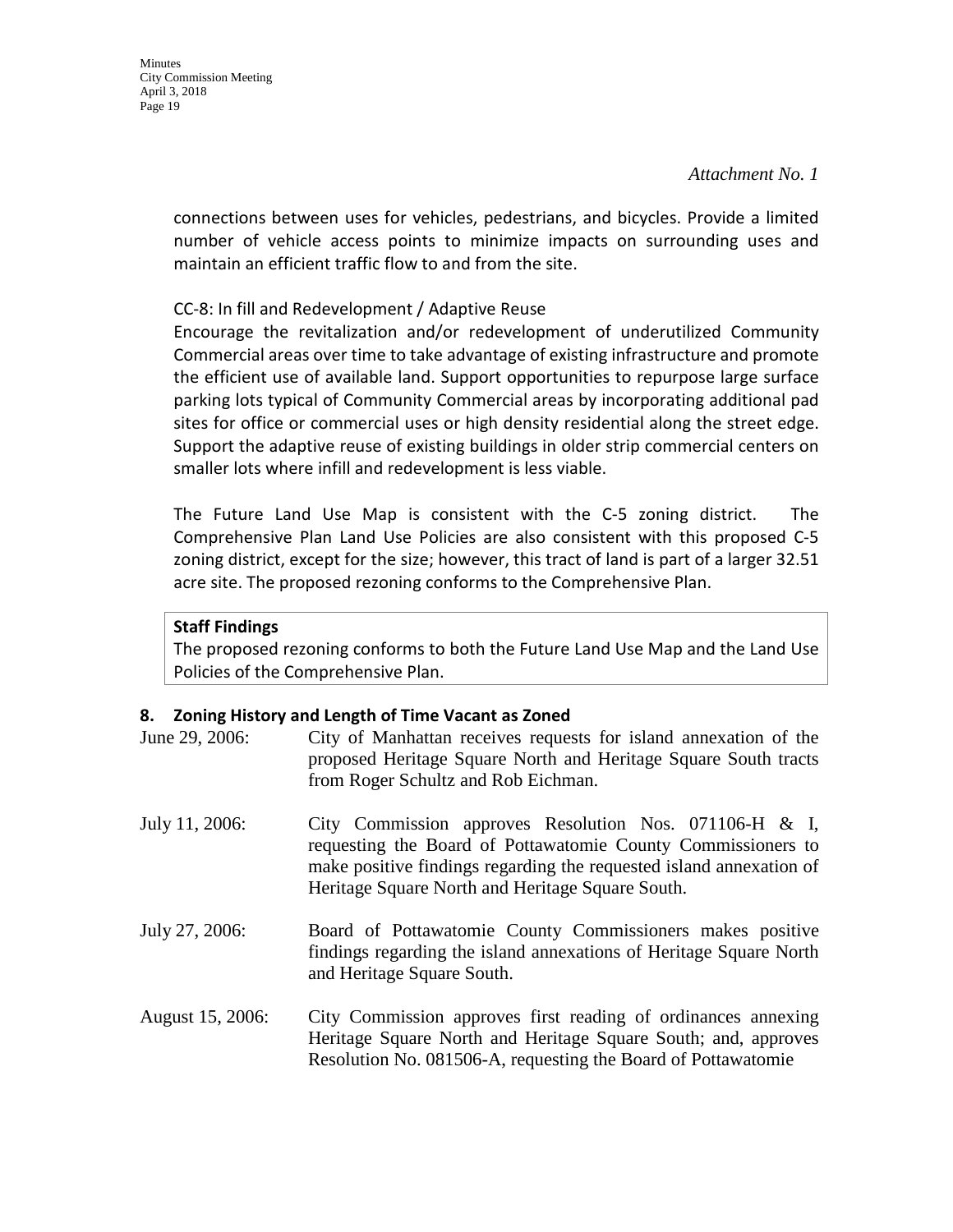County Commissioners to make positive findings regarding the island annexation of that portion of the US 24 Right-of-way that adjoins Heritage Square.

- August 18, 2006: City of Manhattan receives Consent to Annexation from the Kansas Department of Transportation for that portion of the US Highway 24 right-of-way that adjoins Heritage Square South, consisting of 6.791 acres.
- August 21, 2006: Board of Pottawatomie County Commissioners makes positive findings regarding the island annexation of that portion of the US Highway 24 right-of-way that adjoins Heritage Square South.
- October 16, 2006; Manhattan Urban Area Planning Board holds public hearing and recommends approval (7-0), of the rezoning the proposed Heritage Square South and the adjoining US Highway 24 right-of-way from County - CH, Highway & Commercial Corridor District, to PUD, Commercial Planned Unit Development District.
- November 7, 2006 City Commission approved first reading of an ordinance annexing the 6.8 acre portion of the US Highway 24 right of way that adjoins the Heritage Square South development; and, approved first reading of an ordinance rezoning the proposed Heritage Square South development and the adjoining portion of US Highway 24 right-ofway, to PUD, Planned Unit Development District.
- February 6, 2007 City Commission approves Ordinance No. 6606 annexing proposed Heritage Square North, proposed Heritage Square South and the 6.8 acre portion of the US Highway 24 right of way that adjoins Heritage Square South; and, approved Ordinance No.6607 rezoning the Heritage Square South and the adjoining portion of US Highway 24 right-of-way, to PUD, Commercial Planned Unit Development District.
- October 3, 2016 Manhattan Urban Area Planning Board recommends approval of the proposed rezoning of Heritage Square North from Pottawatomie County CH, Highway Commercial District, to C-5, Highway Service Commercial District; and, approved the Preliminary Plat for Heritage Square North with six (6) conditions of approval.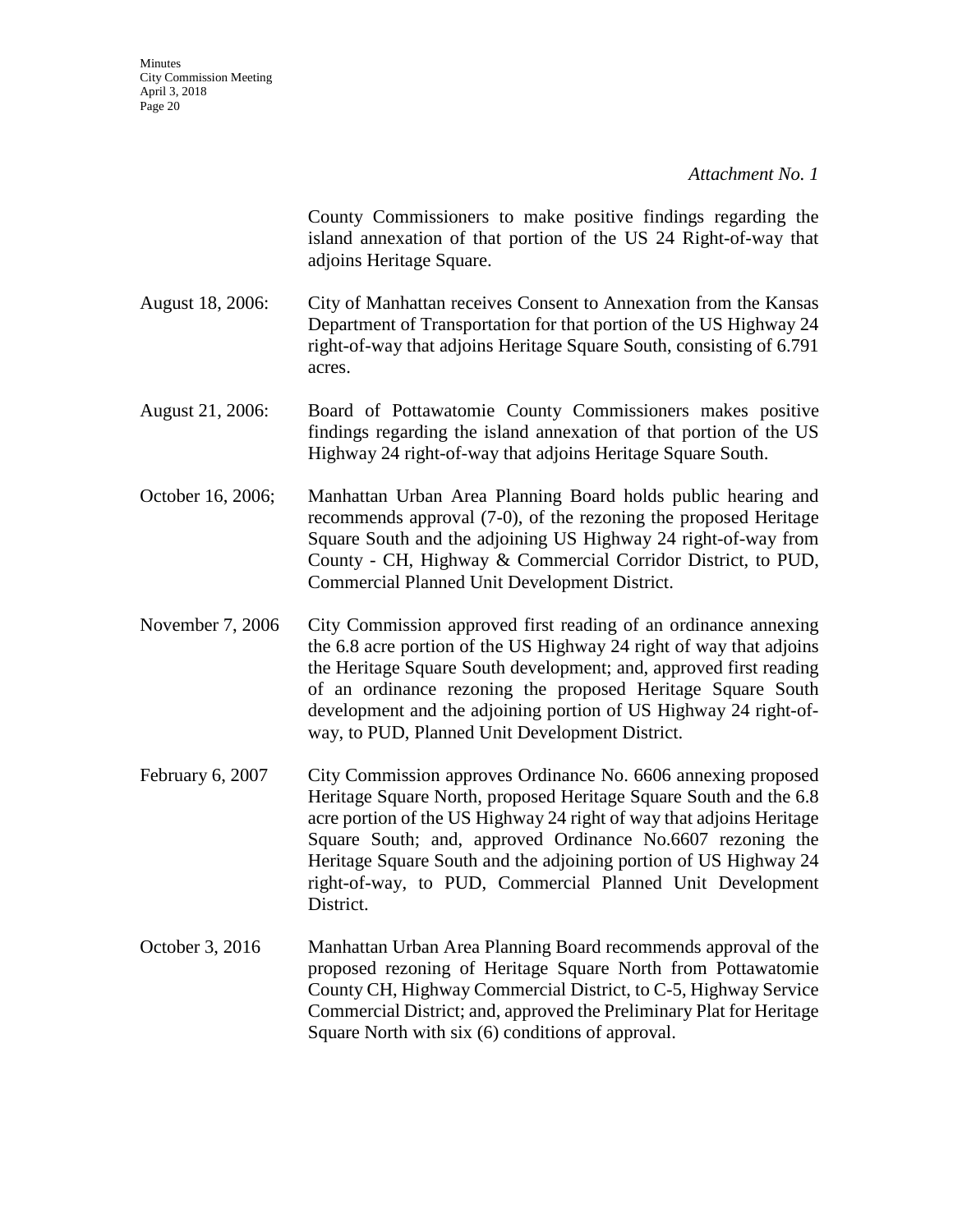**Minutes** City Commission Meeting April 3, 2018 Page 21

*Attachment No. 1* 

- October 18, 2016 City Commission approves first reading of an ordinance rezoning Heritage Square North, a 32.5 acre tract from Pottawatomie County CH, Highway Commercial District, to C-5, Highway Service Commercial District.
- November 1, 2016 City Commission approves Ordinance No. 7257 rezoning Heritage Square North, a 32.5 acre tract from Pottawatomie County CH, Highway Commercial District, to C-5, Highway Service Commercial District.
- January 19, 2017 Manhattan Urban Area Planning Board approves the Final Plat of Heritage Square North, based on conformance with the Manhattan Urban Area Subdivision Regulations.
- February 7, 2017 City Commission accepts the easements and rights-of-way as shown on the Final Plat of Heritage Square North.

March 20, 2017 Manhattan Urban Area Planning Board approves to set aside the Heritage Square North, approved by the Manhattan Urban Area Planning Board on approved on January 19, 2017, and recommends that the revised the Final Plat of the Heritage Square North, Unit Two be approved, based on conformance with the Manhattan Urban Area Subdivision Regulations.

April 4, 2017 City Commission accepts the easements and rights-of-way as shown on the Final Plat of Heritage Square North, Unit Two.

#### **Staff Findings**

The subject property has been a Pottawatomie County CH Zoning Designation but has been and remains vacant as it is now.

#### **9. Whether the Proposed District would be Consistent with the Intent and Purpose of the Zoning Ordinance**

The intent and purpose of the Zoning Regulations is to protect the public health, safety, and general welfare; regulate the use of land and buildings within zoning districts to assure compatibility; and to protect property values.

The C-5, Highway Service Commercial District (regulations attached) is designed to provide for businesses offering accommodations, supplies, or services to motorists,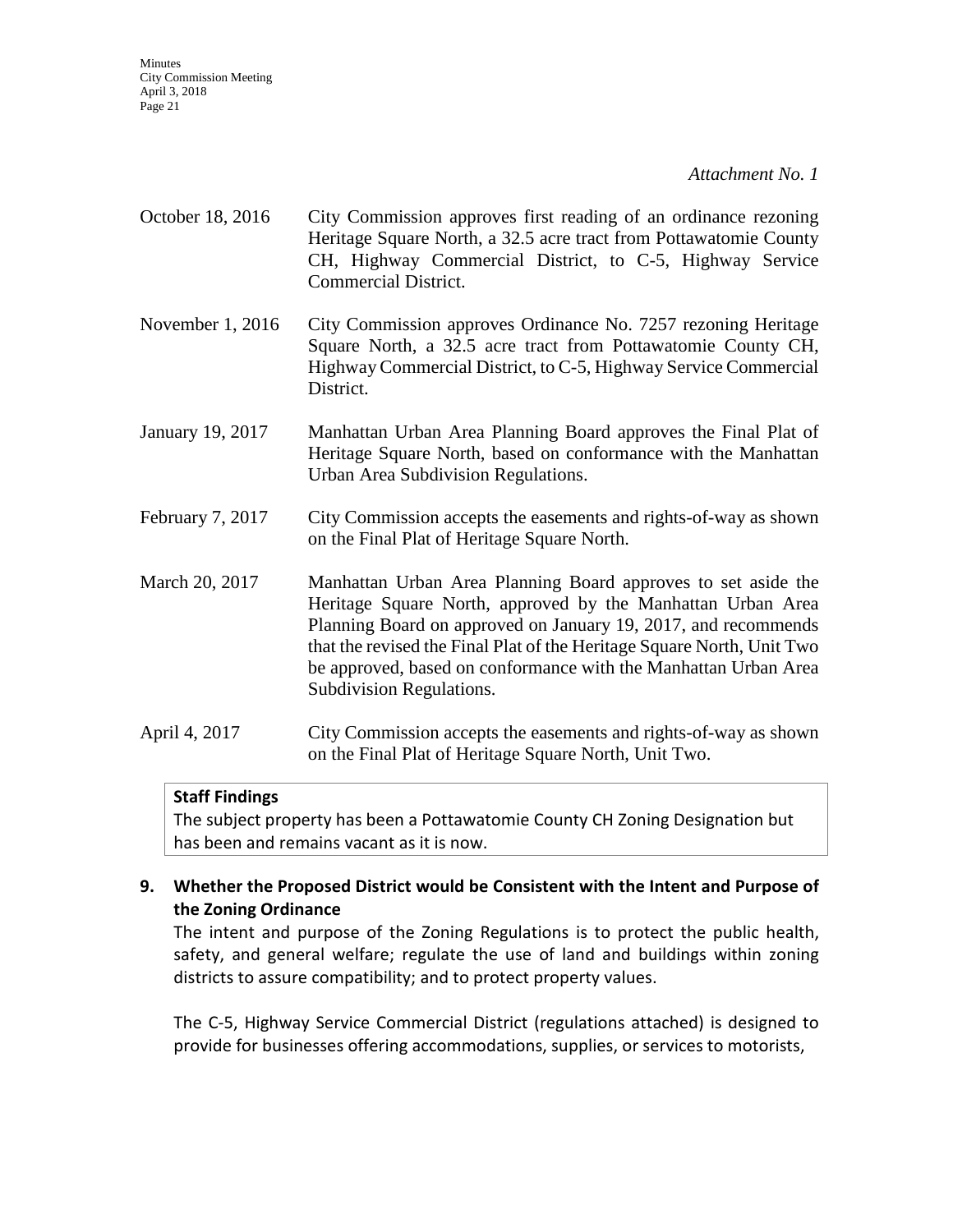and for certain specialized activities which may require access to major streets and highways. Since this tract is located entirely within a floodway, any development will be required to meet the Development Standards found in Article 10, Part 2 (Floodplain Regulations) of the Manhattan Zoning Regulations. In effect, any change to this land, including fill will need to go through a permitting process to ensure there will be no adverse effects to the floodway or floodplain.

The proposed rezoning will establish a City Zoning District that is similar in use and development standards to the adjacent properties along the U.S. Highway 24 Corridor. This district will protect the public health, safety, and general welfare; is generally compatible, and staff did not receive any evidence as to the impact of the proposed rezoning on the property values. The proposal is consistent with the intent of the C-5 District regulations.

#### **Staff Findings**

The proposed zoning district is consistent with the intent and purpose of the zoning ordinance.

#### **10. Relative Gain to the Public Health, Safety and Welfare that Denial of the Request Would Accomplish, Compared with the Hardship Imposed upon the Applicant that would result from Denial**

There does not appear to be an adverse impact on the public health, safety and general welfare as a result of the rezoning. The proposed rezoning will allow uses and a development pattern that is consistent to the existing uses in the area. However, as mentioned above, any development will be required to adhere to the Floodplain regulations found in Article 10 of the Zoning Regulations. This proposed rezoning will honor the owner's right to use this property, as it would not be allowed to be developed upon with a county zoning designation.

#### **Staff Findings**

There would be no relative gain to the public if this request is denied, and the owner would be denied use of their property if the request is denied due to the current zoning designation being part of the City.

#### **11. Whether Adequate Sewer and Water Facilities, Streets and other Needed Public Services Exist, or can be Provided, to Serve the Uses that would be Permitted by the Proposed Zoning District**

Adequate public facilities and services are available to serve the site. Intersection improvements and improvements to the public utilities are being completed to provide adequate services to the commercial development. Sewer and water are available to the buildable lots within the subdivision.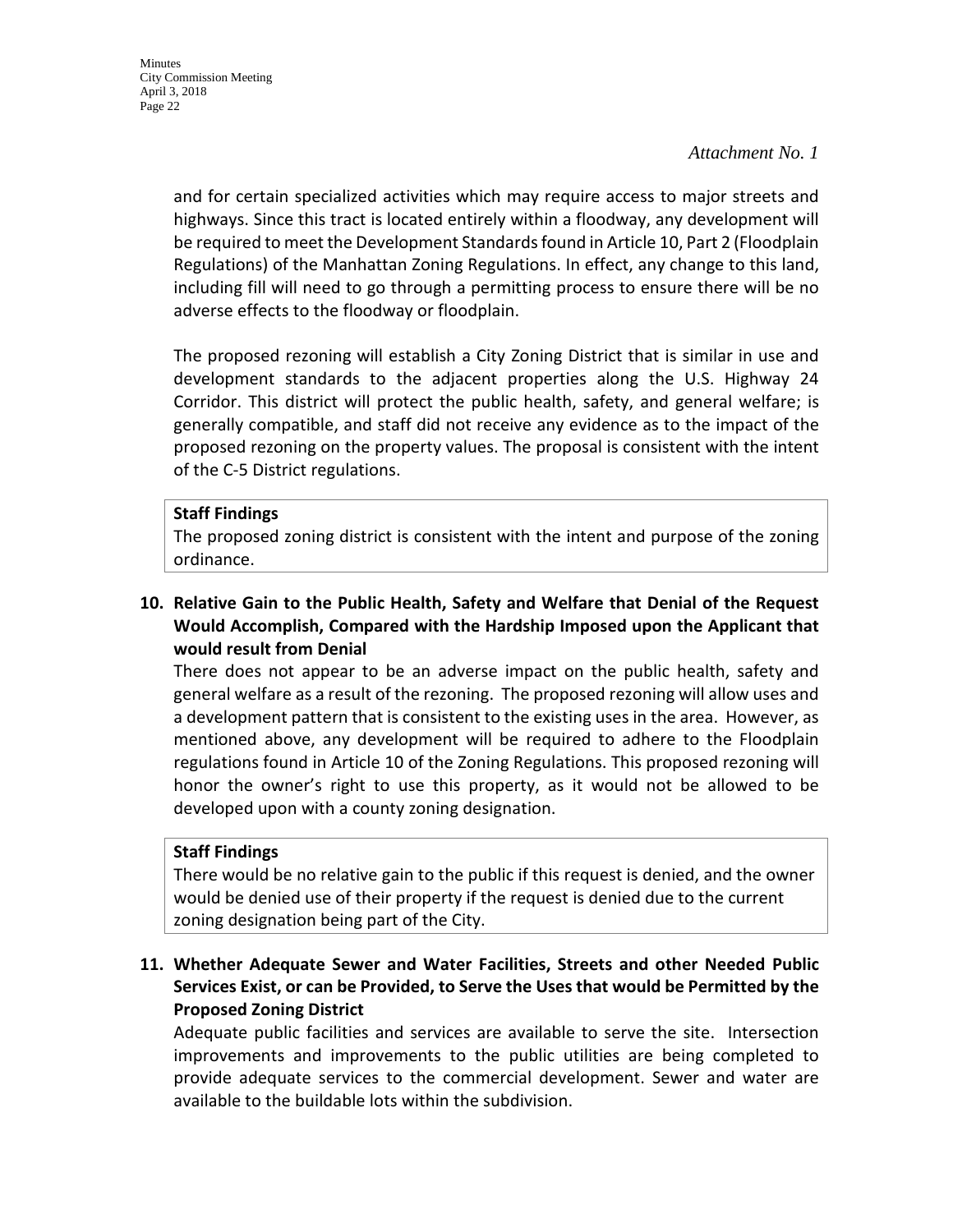#### **Staff Findings**

Adequate sewer and water facilities, streets and other needed public services currently exist to serve all permitted uses of the proposed zoning district.

#### **12. Other Applicable Factors**

There are no other applicable factors.

#### **13. Staff Recommendation**

For this rezoning request, staff finds the property is suited for the proposed C-5 District based on several factors. First of all, the Heritage Square North subdivision has applied and was approved to be rezoned to the C-5 zoning designation. In addition, the surrounding neighborhood along the US 24 corridor is zoned a compatible County zoning designation. This proposed district is compatible with nearby properties and the character of the neighborhood, and should not have any detrimental effects. And furthermore, it is compatible with the Future Land Use map and land use policies of the Comprehensive Plan. And finally, staff finds that this proposed zoning district is consistent with the intent and purpose of the Zoning Ordinance.

#### **Staff's Conclusion**

Based on the findings found in this Staff Report, City Administration recommends approval of the proposed rezoning of the River Tract of the Heritage Square North, Unit Two plat from HC, Highway Commercial (Pottawatomie County) to C-5, Highway Service Commercial District.

# **ALTERNATIVES**

- 1. Recommend approval of the proposed rezoning of the River Tract of the Heritage Square North, Unit Two plat from Pottawatomie County HC, Highway Commercial to C-5, Highway Service Commercial District based upon the findings in the staff report. (If your approval is also based upon evidence presented at the hearing, or other evidence, that should be state as part of your vote.)
- 2. Recommend denial of the proposed rezoning, stating the specific reasons for denial based upon the factors set forth herein.
- 3. Table the proposed rezoning to a specific date, for specifically stated reasons.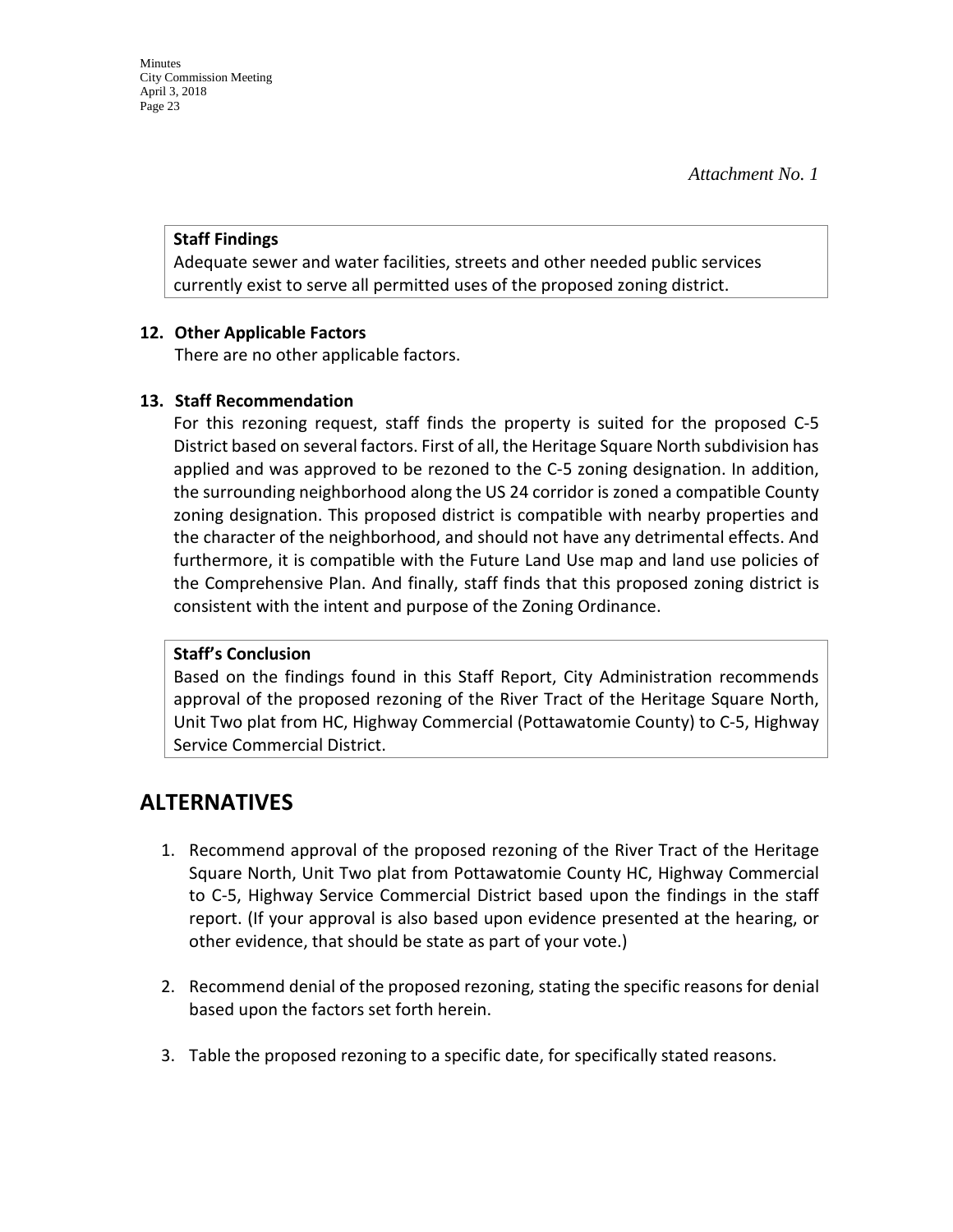# **POSSIBLE MOTION**

The Manhattan Urban Area Planning Board Recommend approval of the proposed rezoning of the River Tract of the Heritage Square North, Unit Two plat from Pottawatomie County CH, Highway Commercial to C-5, Highway Service Commercial District based upon the findings in the staff report.

**Prepared by:** Carol Davidson, CFM, CPM, Senior Planner of the Community Development Department

**Date:** December 11, 2017

#### **Enclosures:**

Heritage Square North, Unit Two plat Future Land Use Map of the Comprehensive Plan C-5, Highway Service Commercial District Zoning Regulations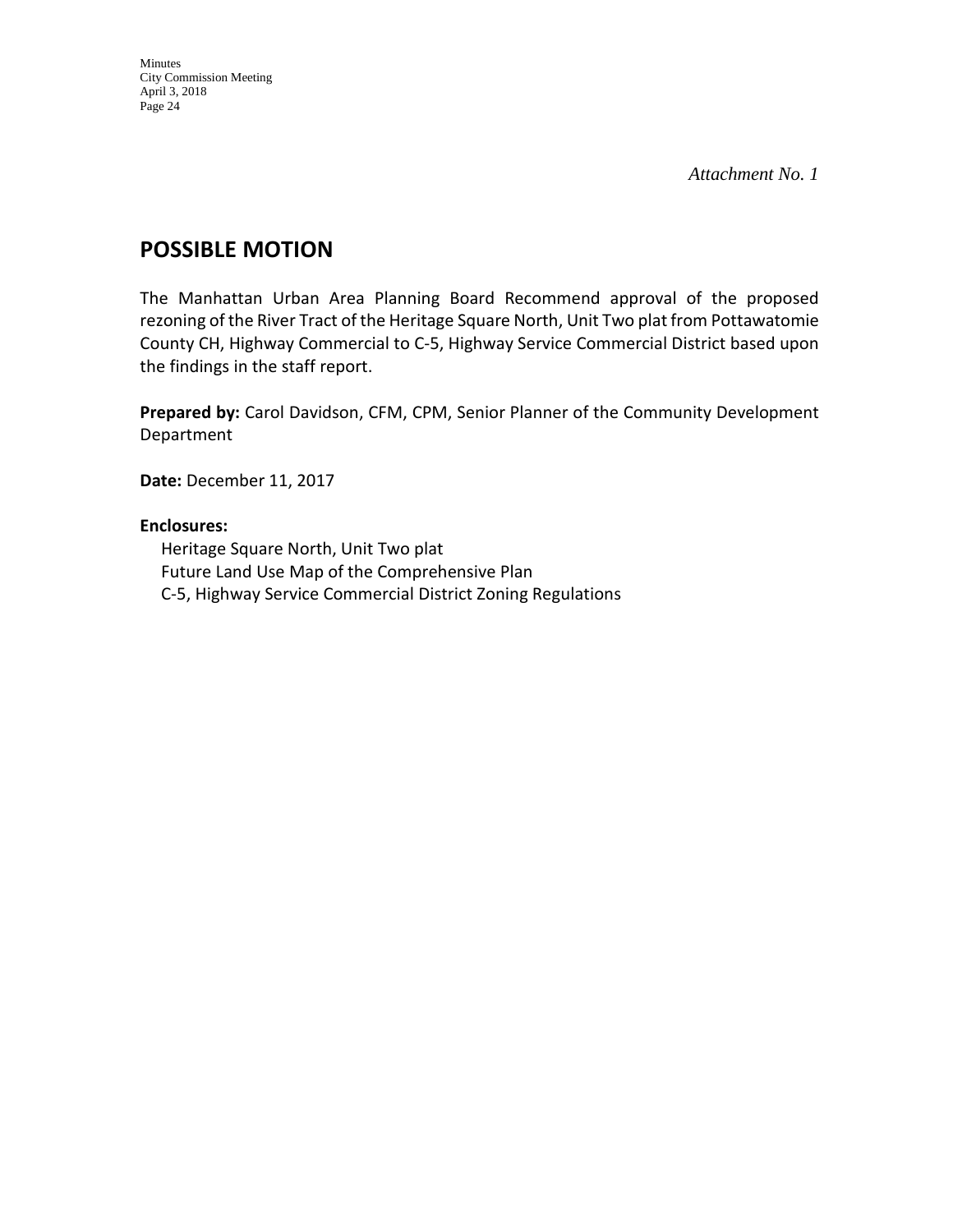Minutes City Commission Meeting April 3, 2018 Page 25

*Attachment No. 2* 

# **REZONING AMENDMENT**

| To:                                       | Manhattan Urban Area Planning Board                                                                                                                                                 |  |  |  |
|-------------------------------------------|-------------------------------------------------------------------------------------------------------------------------------------------------------------------------------------|--|--|--|
| From:                                     | Carol Davidson, CFM, CPM, Senior Planner                                                                                                                                            |  |  |  |
| <b>Hearing Date:</b>                      | March 19, 2018                                                                                                                                                                      |  |  |  |
| Re:                                       | To rezone 530 and 532 N. 14th Street and 1323<br>Laramie Street from R-3/UO, Multiple Family<br>Residential with University Overlay, to C-3, Aggieville<br><b>Business District</b> |  |  |  |
| <b>Applicant:</b>                         | Xiaobiao "Michael" Chen                                                                                                                                                             |  |  |  |
| <b>Property Owner:</b>                    | Richard and Sheila Roffler                                                                                                                                                          |  |  |  |
| <b>Property Address:</b>                  | 530 and 532 N. 14 <sup>th</sup> Street and 1323 Laramie Street                                                                                                                      |  |  |  |
| <b>Total Area:</b>                        | .40 acres                                                                                                                                                                           |  |  |  |
| Date of Neighborhood Meeting:             | January 31, 2018                                                                                                                                                                    |  |  |  |
| <b>Date of Public Notice Publication:</b> | February 26, 2018                                                                                                                                                                   |  |  |  |
| <b>Date of City Commission:</b>           | First Reading: April 3, 2018                                                                                                                                                        |  |  |  |

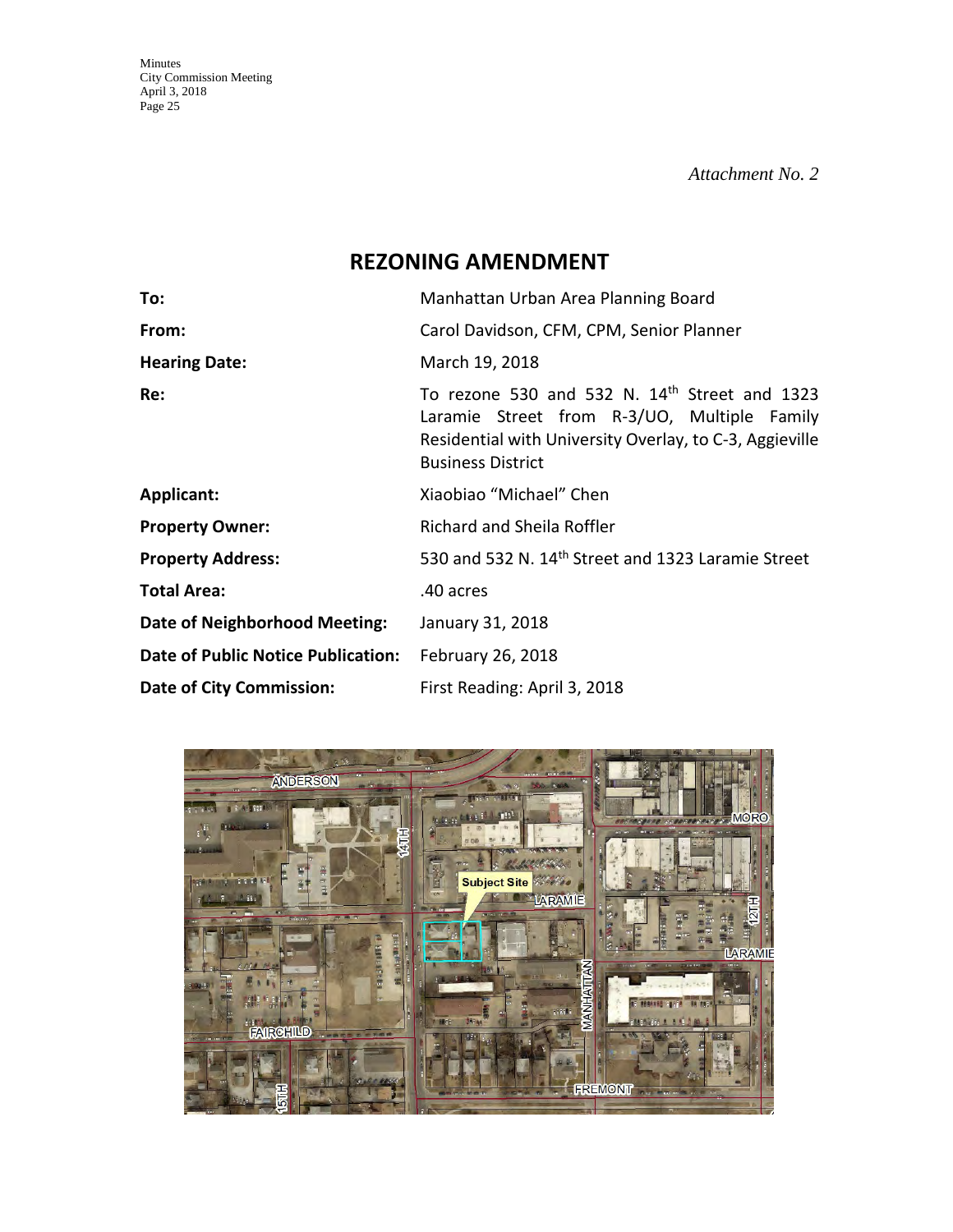# **BACKGROUND**

Xiaobiao "Michael" Chen, the applicant, is requesting the rezoning of three parcels located on the southeast corner of Laramie and 14<sup>th</sup> Streets. The properties are currently zoned R-3/UO, Multiple Family Residential District with University Overlay. And the applicant would like to rezone them to C-3, Aggieville Business District. There is one multi-family house on each lot totally eight units. The applicant, as the proposed future owner of these parcels, would like to rezone these parcels in the hopes of eventually clearing the lots and building a new mixed-use building over the span of the three lots. The new building would have commercial on the main floor with residential on the upper floors.

# **REVIEW OF MATTERS TO BE CONSIDERED AND STAFF FINDINGS**

The following items will help to determine if the specific property is suitable for the rezoning request. (These are the 13 matters to consider when rezoning as found in Article 15-403 (A)).

### **1. The Existing Use of the Property**

There are an existing homes on all three properties. The house at 530 N. 14<sup>th</sup> Street operates as a fourplex. The house at 532 N. 14<sup>th</sup> Street operates as a duplex. And finally, the house at 1323 Laramie Street operates as a duplex. All eight units are occupied at this time.



### **Staff Finding**

Each property contains one structure with multiple rental units inside, totaling eight occupied units; therefore, the use is residential on these existing properties.

### **2. The Physical and Environmental Characteristics of the Property**

The lots at 530 and 532 N. 14<sup>th</sup> Street are about .13 acres and have one residential building on each lot. The lot addressed 1323 Laramie Street is about .14 acres and also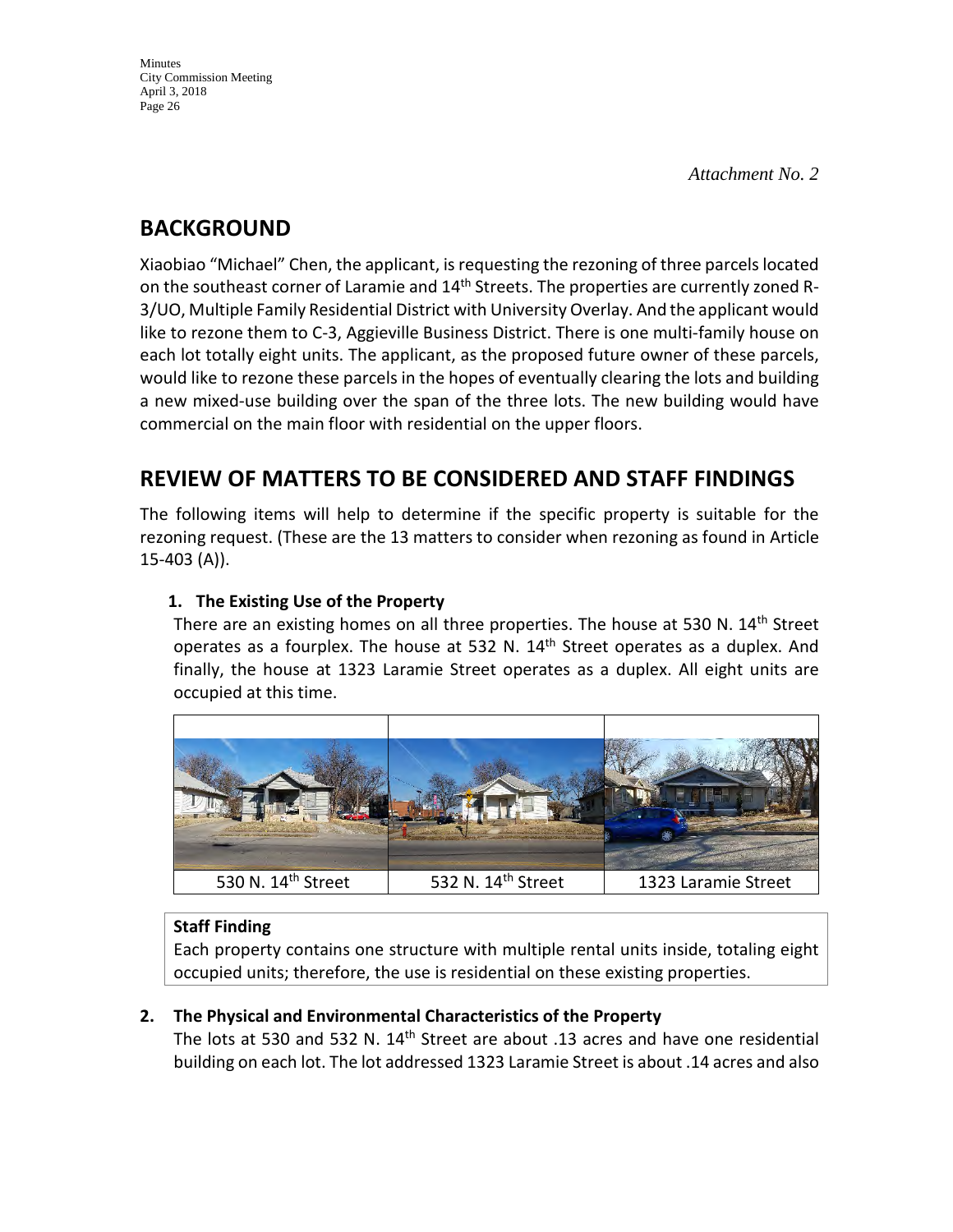has one residential building on it with an additional detached one-car garage. All three lots are relatively flat and are not within the Special Flood Hazard Area and therefore do not require any extra floodplain measures.

| <b>Staff Finding</b>                                                    |
|-------------------------------------------------------------------------|
| The properties are developed with one residential building on each lot. |

#### **3. The Zoning and Land Uses of Nearby Properties**

| North | C-3, Aggieville Business District                                       |    | $\Gamma$       |
|-------|-------------------------------------------------------------------------|----|----------------|
| South | R-M/UO, Four-Family Residential<br>District with University Overlay     |    | <b>LARAMIE</b> |
| East  | R-3/UO, Multiple Family Residential<br>District with University Overlay | PU |                |
| West  | PUD, Manhattan Christian College<br>Planned Unit Development            |    | R N            |

The surrounding land uses include retail (Burger King) to the north, a residential apartment building to the south, a residential duplex to the east, and Manhattan Christian College to the west.

### **Staff Finding**

The surrounding zoning is comprised of mixed-use and residential zones. The existing land uses of nearby properties are commercial, educational, and residential.

### **4. The Suitability of the Subject Property for the Land Uses to which it is Restricted Under Current Zoning**

The existing uses of these three properties are compliant with their current zoning classification which is R-3, Multiple Family Residential District. These uses, as they are, would also be compliant with the C-3, Aggieville Business District. The C-3 District allows a variety of stand-alone commercial and residential uses, but it also allows mixed-use buildings. However, the current R-3, Multiple Family Residential District does not allow any commercial development. If the rezoning request is granted, these three lots would be able to serve a mixed-use development. Since the applicant is proposing to rezone these properties for the purpose of removing the existing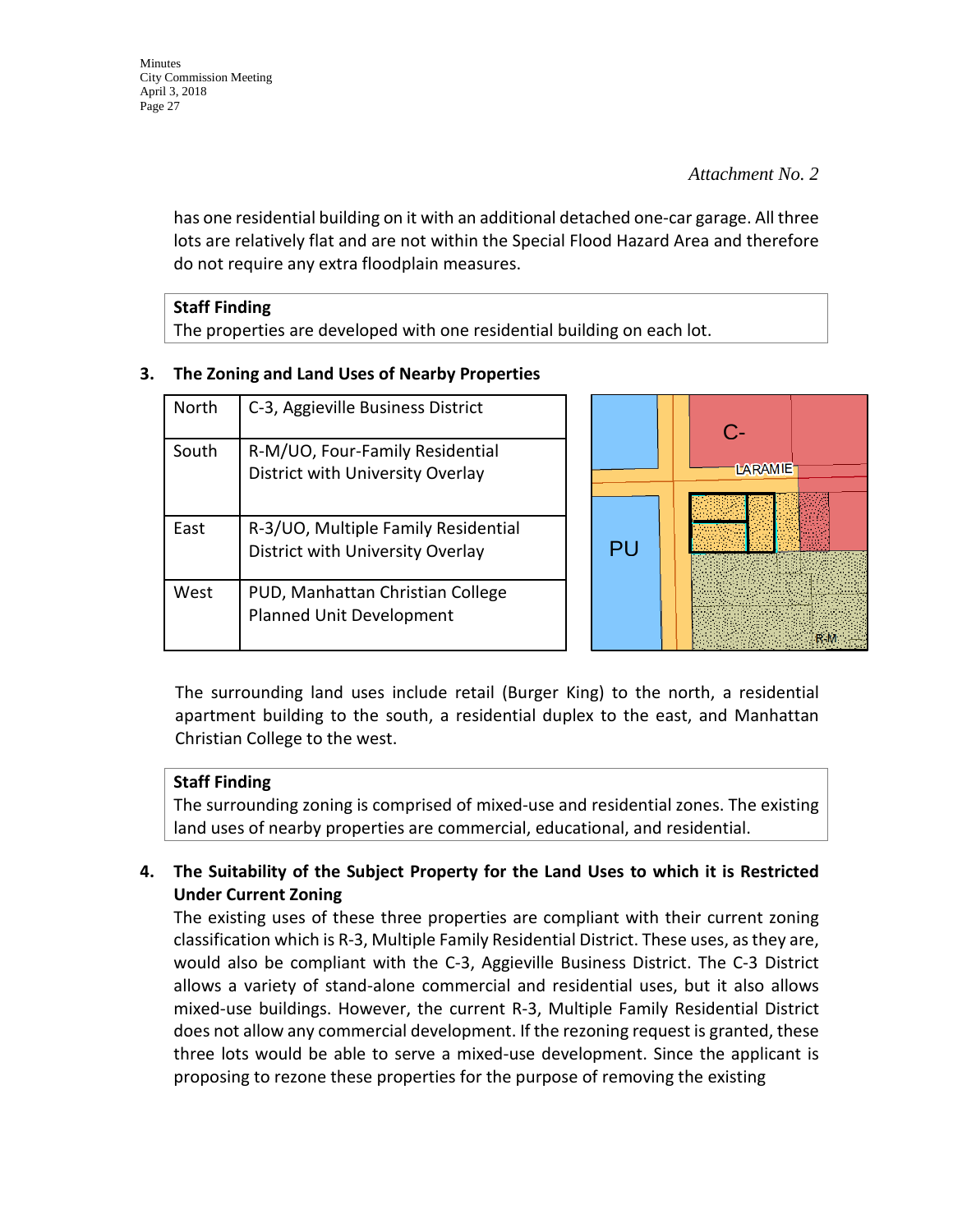Minutes City Commission Meeting April 3, 2018 Page 28

*Attachment No. 2* 

converted houses and developing a new mixed-use structure, this site would be ideal due to its location on the edge of the Aggieville District. The residential use would be suitable to the properties to the south and the commercial use would be suitable to the properties to the north and east.

#### **Staff Findings**

The properties are suitable for land uses within the existing R-3/UO, Multiple Family Residential with University Overlay. The site is also suitable for mixed uses of the C-3 District and therefore, make it suitable for the requested rezone.

#### **5. The Character of the Neighborhood**

The neighborhood consists of multi-family residential development to the south, development associated with Manhattan Christian College campus to the west and commercial development associated with Aggieville to the north and east.

#### **Staff Findings**

The character of the neighborhood is a mix of commercial, residential, and educational uses.

**6. The Compatibility of the Proposed Zoning District with Nearby Properties and the Extent to which it may Detrimentally Affect Those Properties**

The C-3 District allows a range of retail, restaurant, office and commercial services as well as residential uses, in stand-alone or mixed use configurations. The proposed C-3 District is the same zoning classification found on nearby properties to the east and north of the site and is therefore compatible. The District's residential and mixeduses uses are compatible with the apartment building to the south. While the C-3 District is less compatible with the Manhattan Christian College campus to the west, the site does not abut the MCC campus and is physically separated from the campus by N. 14<sup>th</sup> Street.

#### **Staff Findings**

The proposed C-3 District is compatible with the nearby properties, and there should be no detrimental effects.

**14. Conformance of the requested change to the adopted Comprehensive Plan for the City of Manhattan (If the Proposed Amendment is in Accordance with said Comprehensive Plan, it shall be Presumed to be Reasonable.)**

The Future Land Use map of the Manhattan Area Comprehensive Plan shows this area as Central Core District. The Aggieville Community Vision Plan shows this area located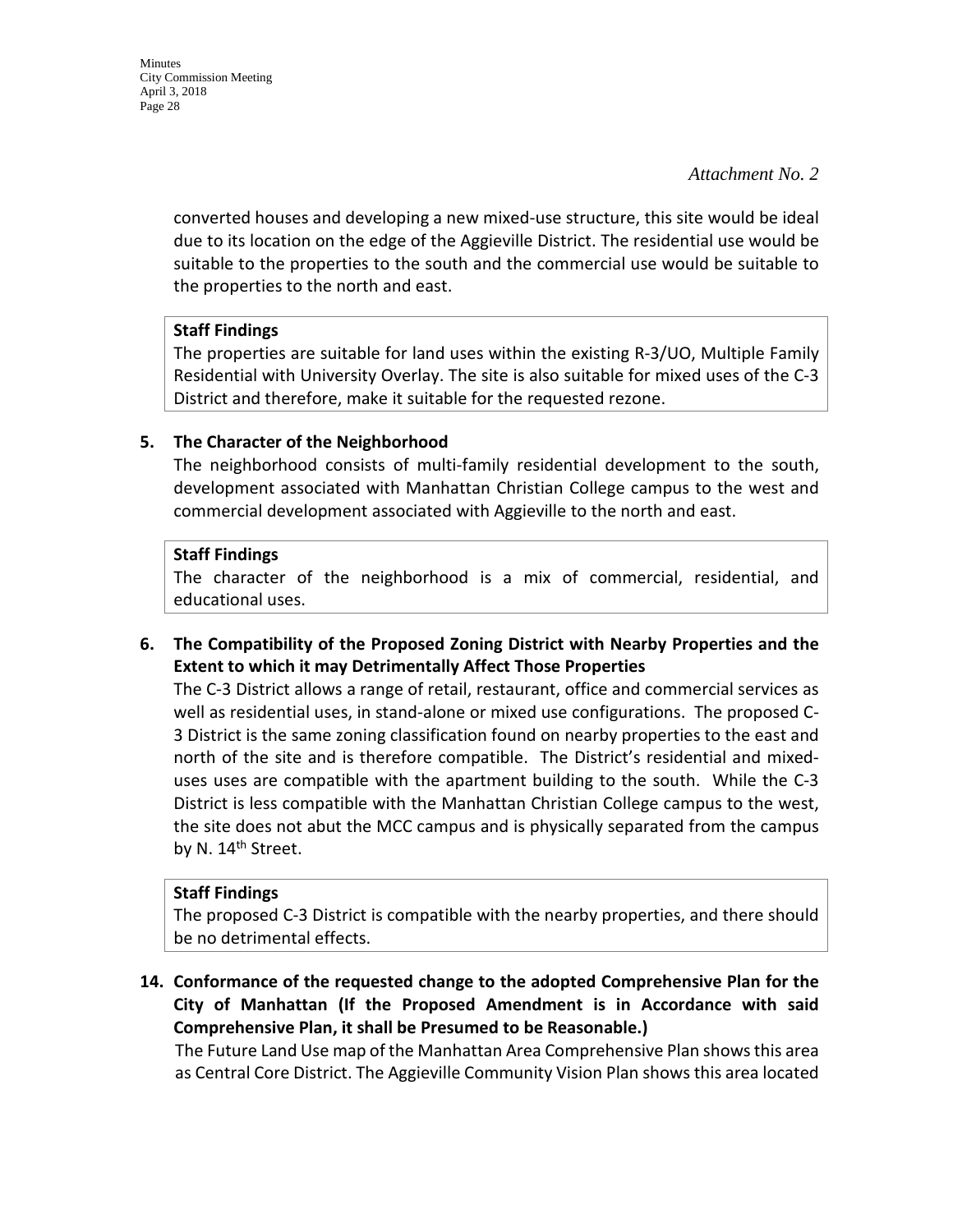within the Laramie Corridor of the Aggieville planning area. The applicable land use policies for both the Comprehensive Plan and the Aggieville Community Vision Plan are found below.

# **a. The Manhattan Area 2035 Comprehensive Plan**

#### *CCD-1: Characteristics*

*The Central Core District is a special purpose designation for the Downtown core and Aggieville, both of which have a unique historical character and importance to the broader community. Although the two areas are not physically connected, they both consist of a variety of civic, cultural, retail, commercial, business, professional offices, and financial institutions, and residential uses in a compact, vibrant setting. This setting is enhanced by a large inventory of older and/or historic structures and a pedestrian-friendly scale. Identified redevelopment areas in the Downtown core provide opportunities for a range of uses—including high density residential provided they are designed as part of a master planned development that is compatible with and complimentary to the design and pedestrian-oriented character of the traditional urban fabric in Downtown. (Note: "Master planned" refers to the process of developing an overall concept or neighborhood level plan for an area, prior to development, that takes into consideration the relationships between land uses, buildings, access and site characteristics, in order to establish a more unified and compatible development. It can apply to a large single site, a whole neighborhood, or series of neighborhoods.)* 

### *CCD-2: In fill and Redevelopment*

*Encourage targeted infill development and/or redevelopment to take advantage of underutilized areas such as large surface parking lots, help enhance the overall mix of uses, and enhance the continued revitalization of the Central Core District. Encourage infill and redevelopment that is in keeping with the historic character and scale of the Downtown Historic District.* 

### *CCD-3: Rehabilitation and Adaptive Reuse*

*Encourage the rehabilitation and adaptive reuse of existing underutilized structures, particularly along Poyntz Avenue in the Downtown core. Support the continued adaptation and reconfiguration of existing spaces in the Manhattan Town Center and on surrounding pad sites to meet changing market preferences and the needs of the community.* 

#### *CCD-4: Housing*

*Promote an expanded range of housing options in the Central Core to reinforce the*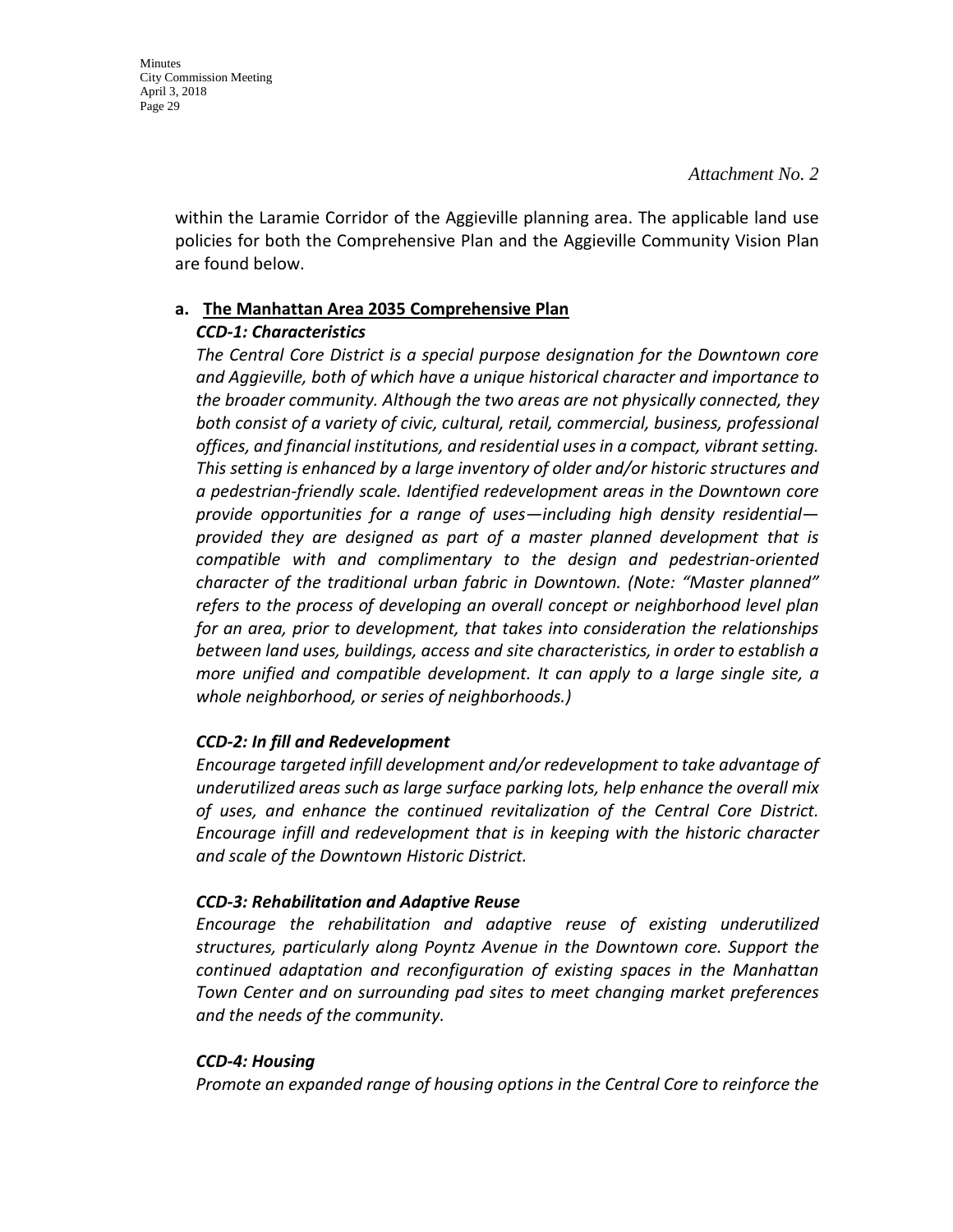Minutes City Commission Meeting April 3, 2018 Page 30

> *variety and vitality of the environment. Encourage the conversion of upper floors above existing retail storefronts to office or residential uses, the integration of Residential High Density or Urban Core Residential type uses at the fringe of the Central Core District, and the conversion of obsolete uses or surface parking lots to housing over time.*

#### *CCD-5: Outdoor Seating*

*Support the provision of outdoor dining and seating areas along the sidewalk edge, particularly in the Downtown core, to create activity along the street.* 

#### *CCD-6: Mix of Uses*

*Support a vibrant mix of residential and non-residential uses within the Central Core. Concentrate active, visible uses that encourage pedestrian activity, such as restaurants or retail storefronts, on the first floor of buildings along Poyntz Avenue and the other retail-oriented streets, and in Aggieville. In these locations, encourage offices, residential or other uses that typically are "closed off" from the street as upper floor uses; however, single use buildings (e.g. office or residential) are appropriate on secondary streets in Downtown where retail may not be viable and contribute to the overall vitality of the Central Core District. 52*

#### **b. The Aggieville Community Vision Plan**

#### *Land Use Issues*

*Commercial development has historically been mixed with residential development on the south side of Laramie, with the north side being strictly commercial, though it is mostly comprised of parking lots.*

*The commercial development along the north side of the Laramie Corridor has taken on a strip commercial* 



*character with retail buildings located at the rear of the site and unattractive parking dominating the area between the building and the street. Valuable retail and residential space in close proximity to the Historic Core of Aggieville is being taken up by surface parking, a large portion of which is land owned by the city. Raising the allowed height of buildings in this area would incentivize redevelopment. However, the difference in building heights between this area and the Historic Core along Moro Street would need to transition sensitively.*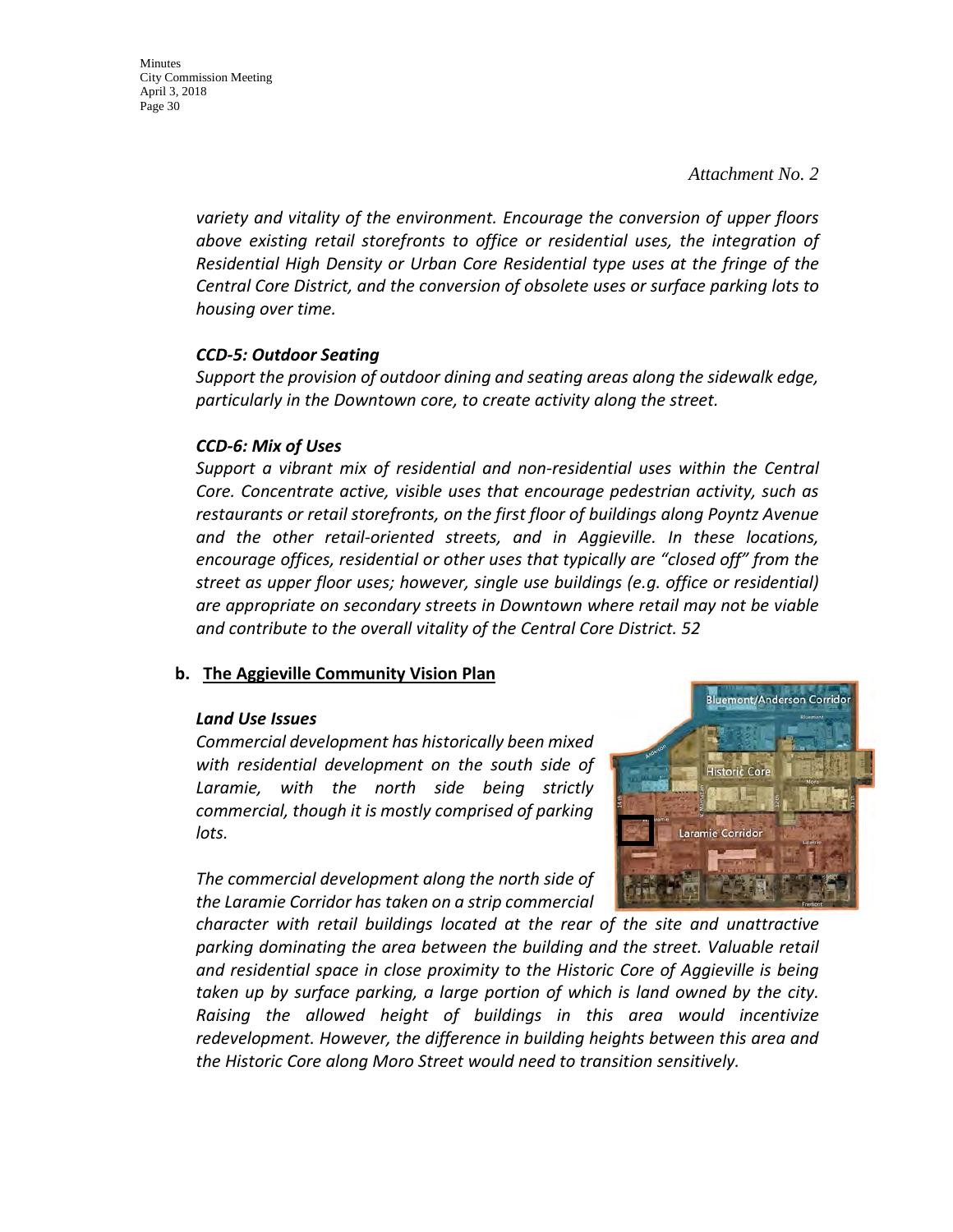#### *Recommendations*

- *Character: Strengthen the pedestrian retail character of the Laramie Corridor as a southern edge and gateway to the Aggieville District, while prohibiting future highway/strip commercial development. Create commercial and residential uses designed to be a high-density extension of the Historic Core.*
- *Building Design: Incorporate pedestrian-scale architectural detailing and interest in new building design, such as visually dividing the façade, entrances that open to the sidewalk, and providing more human scale to its design.*
- *Parking Garages: Design parking garages to incorporate a veneer of residential and/or commercial uses as appropriate to the site along with landscaping, to help buffer and visually mask the garage from public view from the street. Public garages must be located on the edge of the district with ingress and egress from non-local streets such as N. 11th and N. 14th Streets. They must also have direct pedestrian connection to the interior of the district.*
- *Building Height: Permit structures up to 5 stories along Laramie and West Laramie with consideration to develop stepped-back buildings on the north side of Laramie where the buildings are lowered to 3 or 4 stories at the back of the lot abutting the alley to transition to the lower heights in the Historic Core on Moro Street.*
- *Separation: Incorporate pocket parks to visually and spatially separate new, multi-story construction from older, historic construction and to create unique and attractive gathering spaces.*
- *Corner Lots: Incorporate special corner treatment of buildings to create a safer pedestrian environment and wider sidewalks.*
- *Redevelopment: Redevelop city-owned lots with mixed-use developments and/or parking garages that enhance the pedestrian-retail character of the district.*
- *Parking: Address parking requirements through public-private garages, shared parking, unbundled parking for residential developments, reverse-angle parking, active parking management, metering, and revised parking*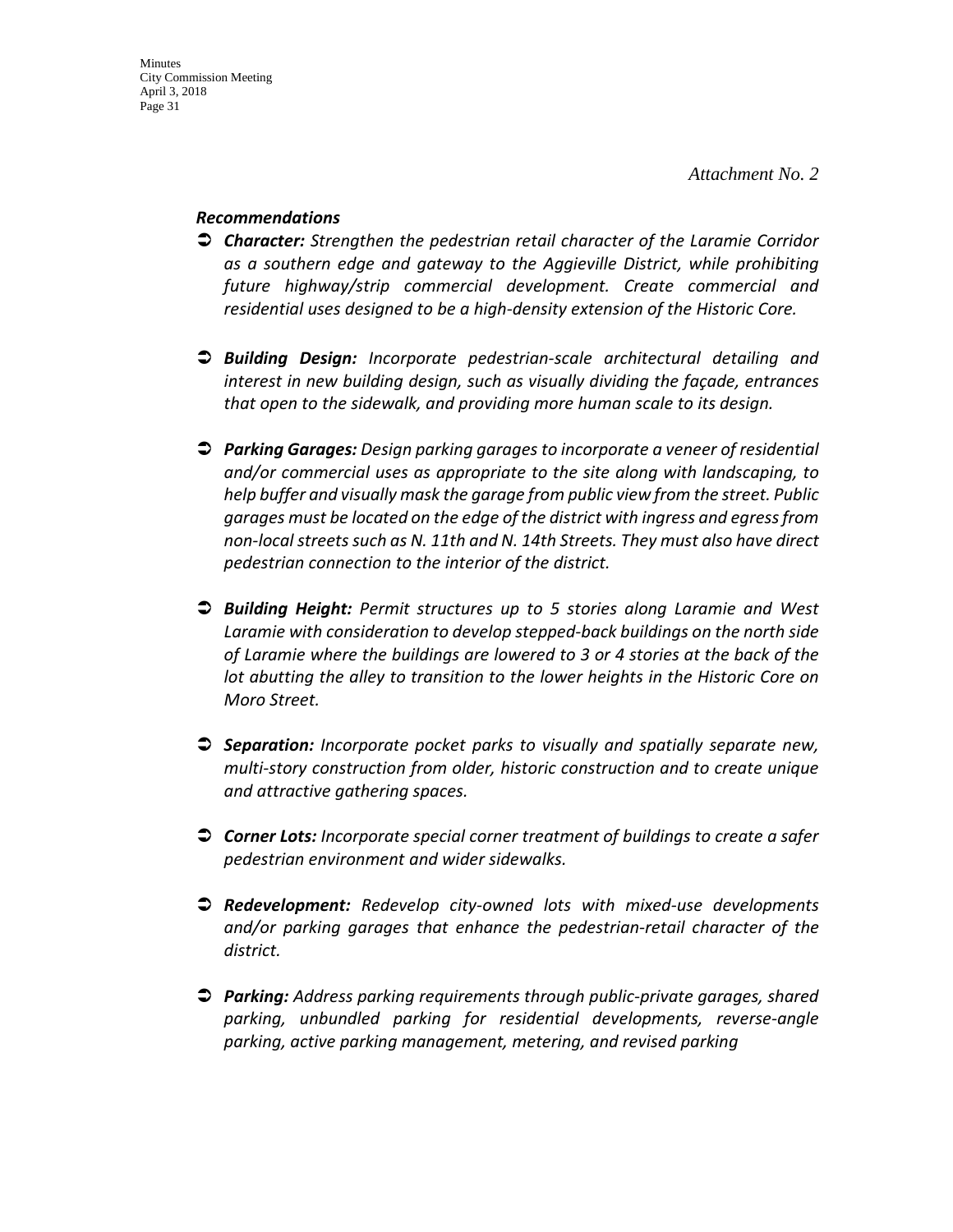Minutes City Commission Meeting April 3, 2018 Page 32

> *enforcement and fee policies. Integration of pedestrian, bicycle and transit infrastructure to encourage transportation other than personal vehicle should also be part of this strategy.*

#### *Street Space & Public Realm Issues*

*The Laramie Corridor has the advantage of a low level of vehicular traffic, contributing to the comfort of pedestrians walking in this area. However, this area lacks the visual definition and enclosure of space by buildings specifically designed to contribute to the comfort and interest of the experience of walking, biking, and driving down this street.*

#### *Recommendations*

- *Walkability: Increase the width of the sidewalk surface and create safe, well-lit pedestrian connections to and from this area to accommodate pedestrian movement and commercial uses throughout the area. In addition, incorporate traffic-calming features, mid-block crossings, raised crossings, colored crosswalks, and accessibility features on interior streets to improve safety and comfort. Redesign intersections across N. 14th Street and Fremont Street to make crossing on foot and bike safer and more comfortable.*
- *Streetscape: The streetscape, landscape and design elements should help define the character of the public realm. Future development and design should include gateway features, sidewalks, paving, landscaping, street trees, bike racks, lighting, public art, and street furniture consistent throughout the district.*
- *Access: Minimize and consolidate curb cuts and provide access to parking from alleys.*
- *Gateways: Design the streetscape and landscaping to define the character of the public realm and gateway entrances along Laramie Street at North 14th Street, North Manhattan Avenue, North 12th Street, and North 11th Street. Future development and design should include streetscape elements mentioned previously.*
- *Bicycles: Integrate on-street facilities to best suit routing needs in and around Aggieville, including bike boulevards and lanes. Improve crossings at intersections to make them safer and more comfortable for cyclists along North 11th, North 14th, and remont Streets. Provide well-designed and welldistributed racks throughout the area.*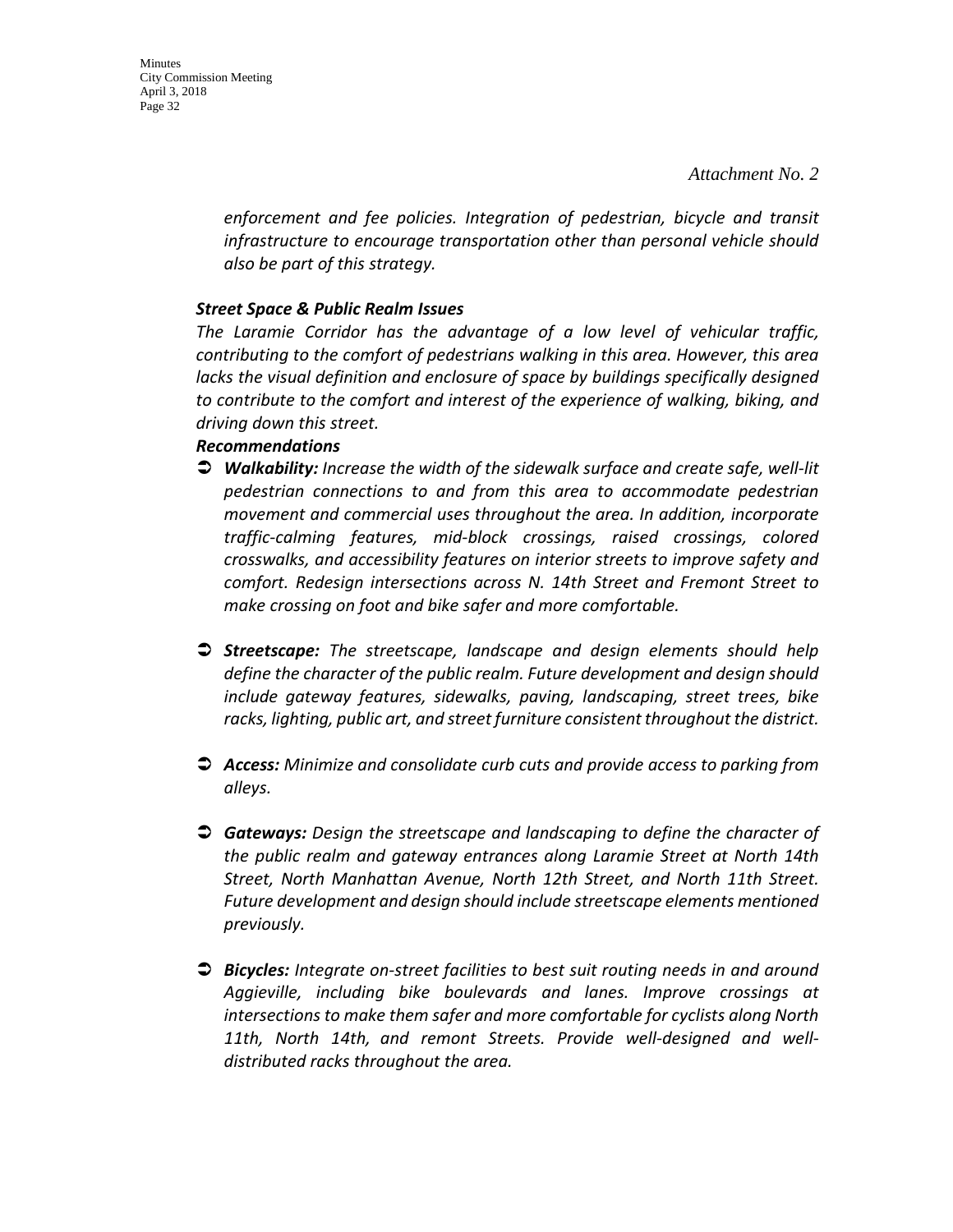#### **Staff Findings**

The proposed amendment to rezone the three properties conforms to the Future Land Use Map and the Land Use Policies of the Comprehensive Plan and conforms to the Aggieville Community Vision Plan.

#### **15. The Zoning History of the Subject Property and Length of Time it has Remained Vacant as Zoned**

| 1926: | Properties zoned B, Residence District - Allowed single and<br>multiple family dwellings.                    |
|-------|--------------------------------------------------------------------------------------------------------------|
| 1965: | Properties zoned B-1, Multiple-Family Dwelling District -<br>Allowed single and multiple family dwellings.   |
| 1970  | Properties zoned R-3, Multiple-Family Residential District -<br>Allows single and multiple family dwellings. |

#### **Staff Findings**

The three lots comprising the rezone site have been developed for many years. The history of this property bears no hindrance to this rezone proposal.

#### **16. Whether the Proposed District would be Consistent with the Intent and Purpose of these Regulations**

The intent and purpose of the Zoning Regulations is to protect the public health, safety, and general welfare; regulate the use of land and buildings within zoning districts to assure compatibility; and to protect property values.

Rezoning these parcels to the C-3, Aggieville Business District, will not harm the public health, safety, and general welfare. And, rezoning these three parcels to C-3 will be compatible and should protect the values of the surrounding properties.

#### **Staff Findings**

The proposed C-3 district is consistent with the intent and purpose of the zoning ordinance.

**17. The Relative Gain to the Public Health, Safety and Welfare that a Denial of the Proposed Amendment Would Accomplish, Compared with the Hardship Imposed upon the Individual Owner that would result from such Denial**

There would be no gain to public health, safety and welfare if this request is denied,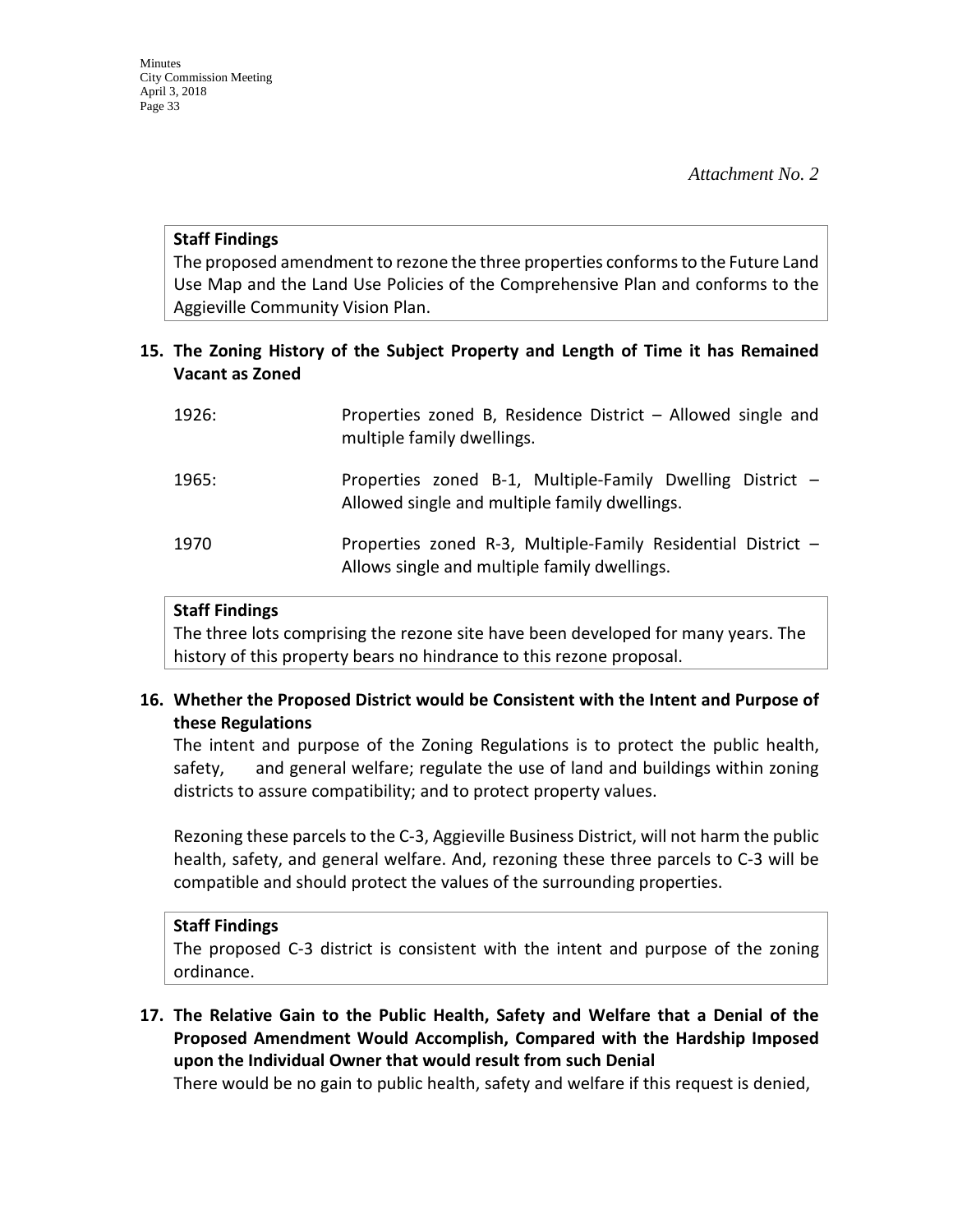Minutes City Commission Meeting April 3, 2018 Page 34

#### *Attachment No. 2*

the public health, safety and welfare would remain the same as it is now. However, if this request is denied, these properties will not be able to be redeveloped to their full potential, as identified in the adopted Comprehensive Plan and Aggieville Community Vision Plan, and therefore would not contribute as fully to the economic vitality of Aggieville.

#### **Staff Findings**

There would be no relative gain to the public if this request is denied.

**18. Whether Adequate Sewer and Water Facilities, Streets and other Needed Public Services Exist, or can be Provided to Serve the Uses that would be Permitted by the Proposed Zoning District**

Public utilities currently are available and used on this site. The streets, sidewalks and other public services are sufficient to serve this location. The City is considering future pedestrian enhancements to facilitate easier crossing of N. 14<sup>th</sup> Street to the west of the rezone site.

#### **Staff Findings**

Adequate sewer and water facilities, streets and other necessary public services currently exist to serve all permitted uses within the proposed district that could be developed on the site.

**13. Such Additional Matters as may Apply in Individual Circumstances** There are no other applicable factors.

#### **12. The Recommendation of Permanent or Professional Staff**

For this rezoning request, staff finds the properties are suited for the proposed C-3 District. This location is at the western gateway into Aggieville, and the Comprehensive Plan along with the Aggieville Community Vision Plan identify these properties as part of the Aggieville District. The purpose of this rezone request is to allow the applicant to redevelop these lots into a "proposed" mixed-use building which is suitable for this neighborhood.

#### **Staff's Conclusion**

Based on the findings found in this Staff Report, City Administration recommends approval of the proposed rezoning of 530 N.  $14<sup>th</sup>$  Street, 532 N.  $14<sup>th</sup>$  Street, and 1323 Laramie Street from R-3/UO, Multiple Family Residential with University Overlay, to C-3, Aggieville Business District.